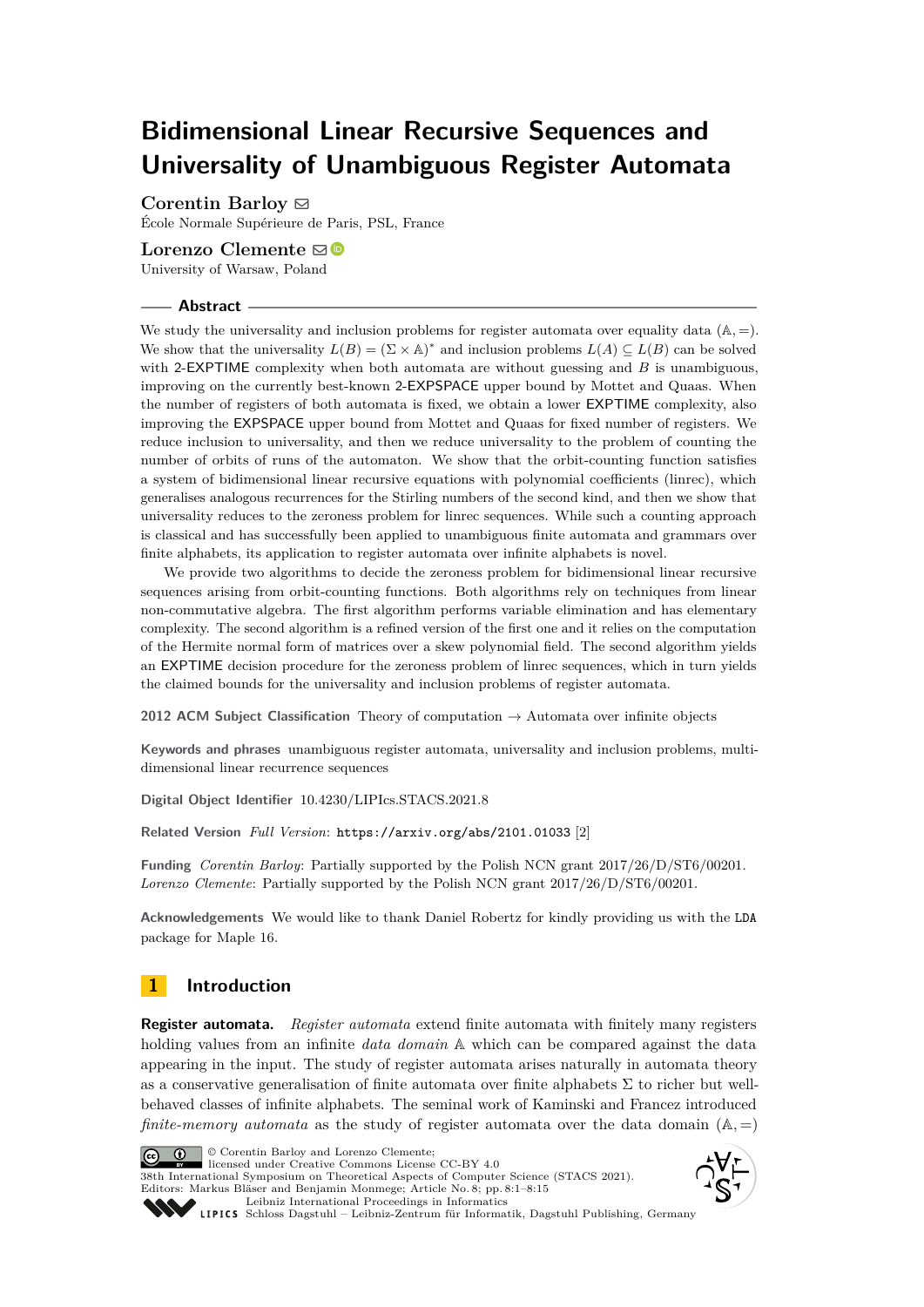#### **8:2 Linear Recursive Sequences and Universality of Register Automata**

consisting of an infinite set  $A$  and the equality relation [\[21\]](#page-13-0). The recent book [\[3\]](#page-12-1) studies automata theory over other data domains such as  $(\mathbb{Q}, \leq)$ , and more generally homogeneous [\[24\]](#page-13-1) or even *ω*-categorical relational structures. Another motivation for the study of register automata comes from the area of database theory: XML documents can naturally be modelled as finite unranked trees where data values from an infinite alphabet are necessary to model the *attribute values* of the document (cf. [\[27\]](#page-13-2) and the survey [\[33\]](#page-13-3)).

The central verification question for register automata is the *inclusion problem*, which, for two given automata *A*, *B*, asks whether  $L(A) \subseteq L(B)$ . In full generality the problem is undecidable and this holds already in the special case of the *universality problem*  $L(B)$  =  $(\Sigma \times A)^*$  [\[27,](#page-13-2) Theorem 5.1], when *B* has only two registers [\[3,](#page-12-1) Theorem 1.8] (or even just one register in the more powerful model *with guessing* [\[3,](#page-12-1) Exercise 9], i.e., non-deterministic reassignment in the terminology of [\[22\]](#page-13-4)). One way to obtain decidability is to restrict the automaton *B*. One such restriction requires that *B* is *deterministic*: Since deterministic register automata are effectively closed under complementation, the inclusion problem reduces to non-emptiness of  $L(A) \cap (\Sigma \times \mathbb{A})^* \setminus L(B)$ , which can be checked in PSPACE. Another, incomparable, restriction demands that *B* has only one register: In this case the problem becomes decidable [\[21,](#page-13-0) Appendix  $A$ ]<sup>[1](#page-1-0)</sup> and non-primitive recursive [\[18,](#page-13-5) Theorem 5.2].

**Unambiguity.** *Unambiguous automata* are a natural class of automata intermediate between deterministic and nondeterministic automata. An automaton is unambiguous if there is at most one accepting run on every input word. Unambiguity has often been used to generalise decidability results for deterministic automata at the price of a usually modest additional complexity. For instance, the universality problem for deterministic finite automata (which is PSPACE-complete in general [\[38\]](#page-14-0)) is NL-complete, while for the unambiguous variant it is in PTIME [\[37,](#page-14-1) Corollary 4.7], and even in  $NC<sup>2</sup>$  [\[39\]](#page-14-2). An even more dramatic example is provided by universality of context-free grammars, which is undecidable in general [\[20,](#page-13-6) Theorem 9.22], PTIME-complete for deterministic context-free grammars, and decidable for unambiguous context-free grammars [\[31,](#page-13-7) Theorem 5.5] (even in PSPACE [\[12,](#page-12-2) Theorem 10]). (The more general equivalence problem is decidable for deterministic context-free grammars [\[34\]](#page-13-8), but it is currently an open problem whether equivalence is decidable for unambiguous contextfree grammars, as well as for the more general *multiplicity equivalence* of context-free grammars [\[23\]](#page-13-9).) Other applications of unambiguity for universality and inclusion problems in automata theory include Büchi automata [\[5,](#page-12-3) [1\]](#page-12-4), probabilistic automata [\[17\]](#page-13-10), Parikh automata [\[7,](#page-12-5) [4\]](#page-12-6), vector addition systems [\[16\]](#page-12-7), and several others (cf. also [\[14,](#page-12-8) [15\]](#page-12-9)).

**Number sequences and the counting approach.** The universality problem for a language over finite words  $L \subseteq \Sigma^*$  is equivalent to whether its associated *word counting function*  $f_L(n) := |L \cap \Sigma^n|$  equals  $|\Sigma|^n$  for every *n*. The most classical way of exploiting unambiguity of a computation model *A* (finite automaton, context-free grammar, . . . ) is to use the fact that it yields a bijection between the recognised language  $L(A)$  and the set of accepting runs. In this way,  $f_L(n)$  is also the number of accepting runs of length  $n$ , and for the latter recursive descriptions usually exist. When the class of number sequences to which *f<sup>L</sup>* belongs contains  $|\Sigma|^n$  and is closed under difference, this is equivalent to the *zeroness* problem for  $g(n) := |\Sigma|^n - f_L(n)$ , which amounts to decide whether  $g = 0$ . This approach has been

<span id="page-1-0"></span><sup>1</sup> Decidability even holds for the so-called "two-window register automata", which combined with the restriction in [\[21\]](#page-13-0) demanding that the last data value read must always be stored in some register boils down to a slightly more general class of " $1\frac{1}{2}$ -register automata".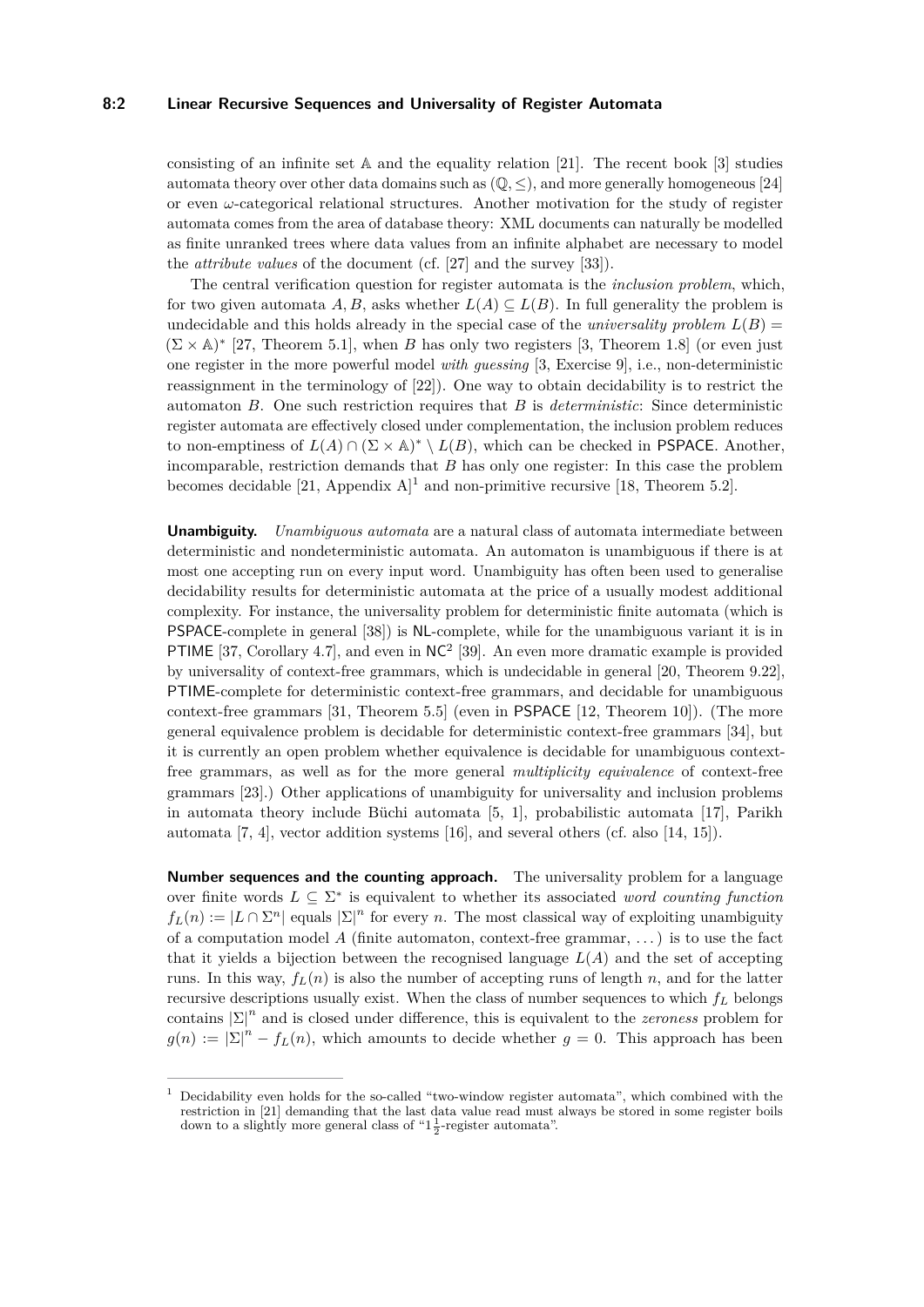pioneered by Chomsky and Schützenberger [\[11\]](#page-12-10) who have shown that the generating function  $g_L(x) = \sum_{n=0}^{\infty} f_L(n) \cdot x^n$  associated to an unambiguous context-free language *L* is algebraic (cf. [\[6\]](#page-12-11)). A similar observation by Stearns and Hunt [\[37\]](#page-14-1) shows that  $q_L(x)$  is rational [\[36,](#page-13-11) Chapter 4], when *L* is regular, and more recently by Bostan et al. [\[4\]](#page-12-6) who have shown that  $g_L(x)$  is holonomic [\[35\]](#page-13-12) when *L* is recognised by an unambiguous Parikh automaton. Since the zeroness problem for rational, algebraic, and holonomic generating functions is decidable, one obtains decidability of the corresponding universality problems.

**Unambiguous register automata.** Returning to register automata, Mottet and Quaas have recently shown that the inclusion problem in the case where *B* is an unambiguous register automaton over equality data (without guessing) can be decided in 2-EXPSPACE, and in EXPSPACE when the numbers of registers of *B* is fixed [\[25,](#page-13-13) Theorem 1]. Note that already decidability is interesting, since unambiguous register automata without guessing are not closed under complement in the class of nondeterministic register automata without guessing [\[22,](#page-13-4) Example 4], and thus the classical approach via complementing *B* fails for register automata<sup>[2](#page-2-0)</sup>. (In fact, even for finite automata complementation of unambiguous finite automata cannot lead to a PTIME universality algorithm, thanks to Raskin's recent super-polynomial lower-bound for the complementation problem for unambiguous finite automata in the class of non-deterministic finite automata [\[30\]](#page-13-14)). Mottet and Quaas obtain their result by showing that inclusion can be decided by checking a reachability property of a suitable graph of triply-exponential size obtained by taking the product of *A* and *B*, and then applying the standard NL algorithm for reachability in directed graphs.

**Our contributions.** In view of the widespread success of the counting approach to unambiguous models of computation, one may wonder whether it can be applied to register automata as well. This is the topic of our paper. A naïve counting approach for register automata immediately runs into trouble since there are infinitely many data words of length *n*. The natural remedy is to use the fact that  $\mathbb{A}^n$ , albeit infinite, is *orbit-finite* [\[3,](#page-12-1) Sec. 3.2], which is a crucial notion generalising finiteness to the realm of relational structures used to model data. In this way, we naturally count the number of *orbits* of words/runs of a given length, which in the context of model theory is sometimes known as the *Ryll-Nardzewski function* [\[32\]](#page-13-15). For example, in the case of equality data  $(A, =)$ , the number of orbits of words of length *n* is the well-known *Bell number*  $B(n)$ , and for  $(\mathbb{Q}, \leq)$  one obtains the *ordered Bell numbers* (a.k.a. *Fubini numbers*); cf. Cameron's book for more examples [\[9,](#page-12-12) Ch. 7].

When considering orbits of runs, the run length *n* seems insufficient to obtain recurrence equations. To this end, we also consider the number of distinct data values *k* that appear on the word labelling the run. For instance, in the case of equality data, the corresponding orbit-counting function is the well-known sequence of *Stirling numbers of the second kind*  $S(n, k) : \mathbb{Q}^{\mathbb{N}^2}$ , which satisfies  $S(0, 0) = 1$ ,  $S(m, 0) = S(0, m) = 0$  for  $m \ge 1$ , and

<span id="page-2-1"></span>
$$
S(n,k) = S(n-1,k-1) + k \cdot S(n-1,k), \quad \text{for } n,k \ge 1.
$$
 (1)

These intuitions lead us to define the class of *bidimensional linear recursive sequences with* polynomial coefficients (linrec; cf. [\(2\)](#page-4-0)) which are a class of number sequences in  $\mathbb{Q}^{\mathbb{N}^2}$  satisfying a system of shift equations with polynomial coefficients generalising [\(1\)](#page-2-1). Linrec are sufficiently

<span id="page-2-0"></span><sup>&</sup>lt;sup>2</sup> In the more general class of register automata with guessing, an unproved conjecture proposed by Colcombet states that unambiguous register automata with guessing are effectively closed under complement [\[15,](#page-12-9) Theorem 12], implying decidability of the universality and containment problems for unambiguous register automata with guessing and, a posteriori, unambiguous register automata without guessing as considered in this paper. No published proof of this conjecture has appeared as of yet.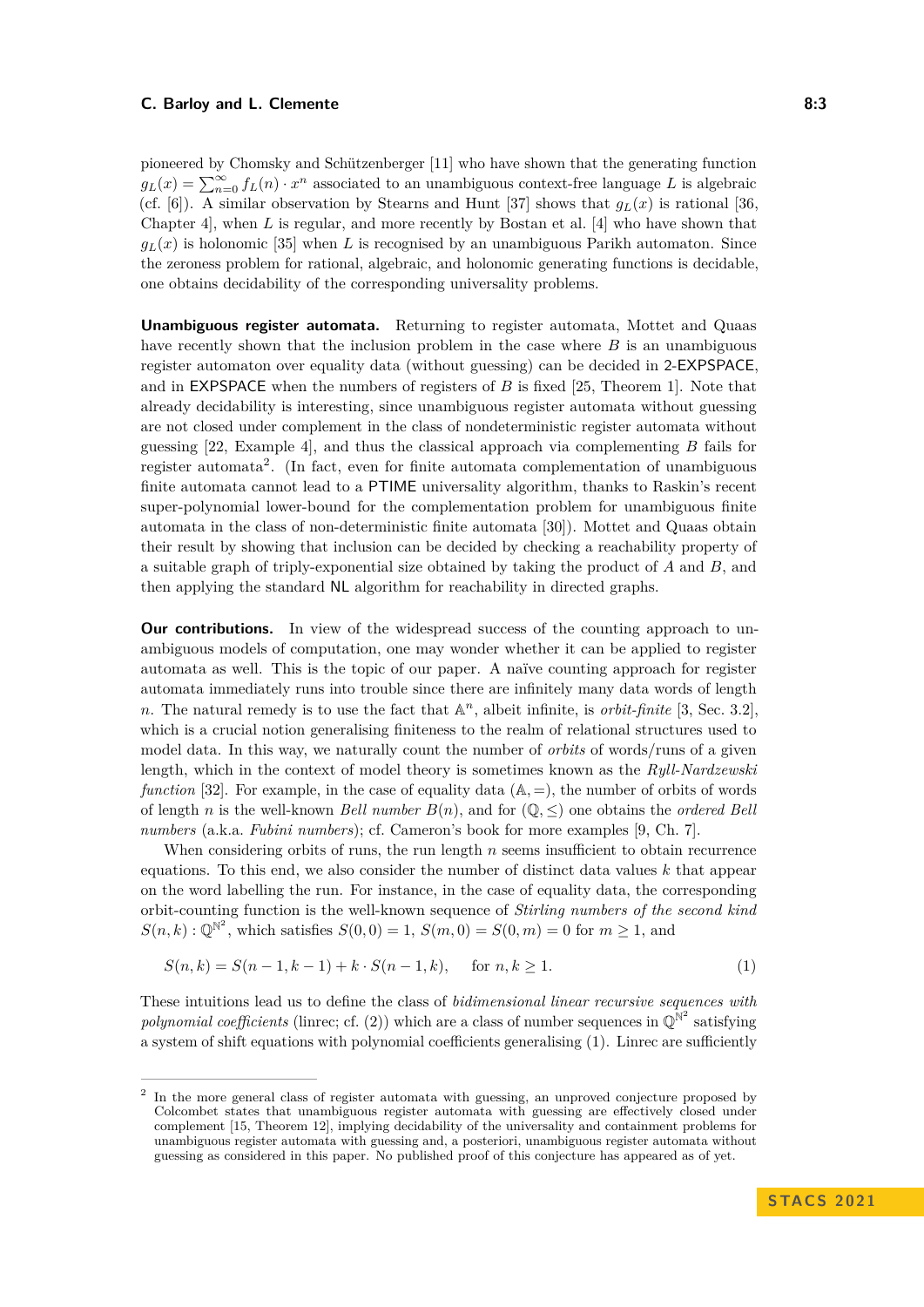#### **8:4 Linear Recursive Sequences and Universality of Register Automata**

general to model the orbit-counting functions of register automata and yet amenable to algorithmic analysis. Our first result is a complexity upper bound for the zeroness problem for a class of linrec sequences which suffices to model register automata.

<span id="page-3-0"></span>▶ **Theorem 1.** The zeroness problem for linrec sequences with univariate polynomial coeffi*cients from* Q[*k*] *is in* EXPTIME*.*

This is obtained by modelling linrec equations as systems of linear equations with *skew polynomial coefficients* (introduced by Ore [\[29\]](#page-13-16)) and then using complexity bounds on the computation of the Hermite normal form of skew polynomial matrices by Giesbrecht and Kim [\[19\]](#page-13-17). Our second result is a reduction of the universality and inclusion problems to the zeroness problem of a system of linrec equations of exponential size. Together with Theorem [1,](#page-3-0) this yields improved upper bounds on the former problems.

<span id="page-3-2"></span>▶ **Theorem 2.** *The universality*  $L(B) = (\Sigma \times \mathbb{A})^*$  *and the inclusion problem*  $L(A) \subseteq L(B)$ *for register automata A, B without guessing with B unambiguous are in* 2-EXPTIME*, and in* EXPTIME *for a fixed number of registers of A, B. The same holds for the equivalence* problem  $L(A) = L(B)$  when both automata are unambiguous.

The rest of the paper is organised as follows. In Section [2,](#page-3-1) we introduce linrec sequences (cf. [\[2,](#page-12-0) Appendix A.3] for a comparison with well known sequence families from the literature such as the C-recursive, P-recursive, and the more recent polyrec sequences [\[8\]](#page-12-13)). In Section [3,](#page-4-1) we introduce unambiguous register automata and we present an efficient reduction of the inclusion (and thus equivalence) problem to the universality problem, which allows us to concentrate on the latter in the rest of the paper. In Section [4,](#page-6-0) we present a reduction of the universality problem to the zeroness problem for linrec. In Section [5,](#page-8-0) we show with a simple argument based on elimination that the zeroness problem for linrec is decidable, and in Section [6](#page-10-0) we derive a complexity upper bound using non-commutative linear algebra. Finally, in Section [7](#page-11-0) we conclude with further work and an intriguing conjecture. Full proofs, additional definitions, and examples are provided in the full version of the paper [\[2\]](#page-12-0).

**Notation.** Let N, Z, and Q be the set of non-negative integers, resp., rationals. The *height* of an integer  $k \in \mathbb{Z}$  is  $|k|_{\infty} = |k|$ , and for a rational number  $a \in \mathbb{Q}$  uniquely written as  $a = \frac{p}{q}$ with  $p \in \mathbb{Z}, q \in \mathbb{N}$  co-prime we define  $|a|_{\infty} = \max\{|p|_{\infty}, |q|_{\infty}\}\)$ . Let  $\mathbb{Q}[n,k]$  denote the ring of bivariate polynomials. The *(combined) degree* deg  $\overline{P}$  of  $\overline{P} = \sum_{i,j} a_{ij} n^i k^j \in \mathbb{Q}[n,k]$  is the maximum *i* + *j* s.t.  $a_{ij} \neq 0$  and the *height*  $|P|_{\infty}$  is max<sub>*i,j*</sub>  $|a_{ij}|_{\infty}$ . For a nonempty set *A* and  $n \in \mathbb{N}$ , let  $A^n$  be the set of sequences of elements from *A* of length *n*, In particular,  $A^0 = \{\varepsilon\}$ contains only the empty sequence  $\varepsilon$ . Let  $A^* = \bigcup_{n \in \mathbb{N}} A^n$  be the set of all finite sequences over *A*. We use the *soft-Oh* notation  $\tilde{O}(f(n))$  to denote  $\bigcup_{c\geq 0} O(f(n) \cdot \log^c f(n))$ .

# <span id="page-3-1"></span>**2 Bidimensional linear recursive sequences with polynomial coefficients**

Let  $f(n, k) : \mathbb{Q}^{\mathbb{N}^2}$  be a bidimensional sequence. For  $L \in \mathbb{N}$ , the *first L*-section of f is the one-dimensional sequence  $f(L, k) : \mathbb{Q}^{\mathbb{N}}$  obtained by fixing its first component to *L*; the *second L*-section  $f(n, L)$  is defined similarly. The two *shift operators*  $\partial_1, \partial_2 : \mathbb{Q}^{\mathbb{N}^2} \to \mathbb{Q}^{\mathbb{N}^2}$  are

 $(\partial_1 f)(n, k) = f(n+1, k)$  and  $(\partial_2 f)(n, k) = f(n, k+1)$ , for all  $n, k > 0$ .

An *affine operator* is a formal expression of the form  $A = p_{00} + p_{01} \cdot \partial_1 + p_{10} \cdot \partial_2$  where  $p_{00}, p_{01}, p_{10} \in \mathbb{Q}[n, k]$  are bivariate polynomials over  $n, k$  with rational coefficients. Let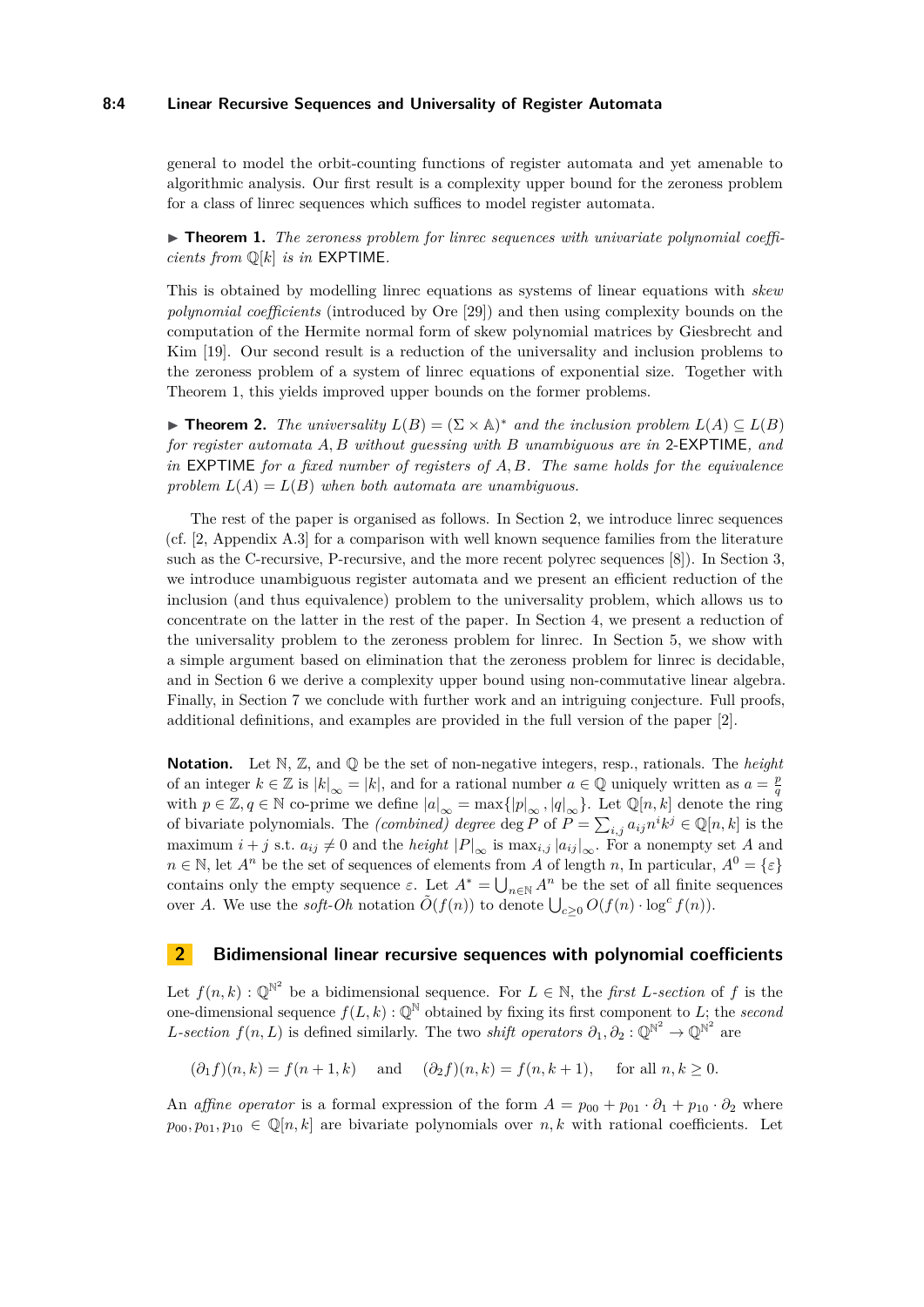${f_1, \ldots, f_m}$  be a set of variables denoting bidimensional sequences<sup>[3](#page-4-2)</sup>. A *system of linear shift equations* over  $f_1, \ldots, f_m$  consists of *m* equations of the form

<span id="page-4-0"></span>
$$
\begin{cases}\n\partial_1 \partial_2 f_1 = A_{1,1} \cdot f_1 + \dots + A_{1,m} \cdot f_m, \\
\vdots \\
\partial_1 \partial_2 f_m = A_{m,1} \cdot f_1 + \dots + A_{m,m} \cdot f_m,\n\end{cases} \tag{2}
$$

where the  $A_{i,j}$ 's are affine operators. A bidimensional sequence  $f: \mathbb{Q}^{\mathbb{N}^2}$  is *linear recursive of order m, degree d, and height h* (abbreviated, linrec) if the following two conditions hold:

- **1)** there are auxiliary bidimensional sequences  $f_2, \ldots, f_m : \mathbb{Q}^{\mathbb{N}^2}$  which together with  $f = f_1$ satisfy a system of linear shift equations as in [\(2\)](#page-4-0) where the polynomial coefficients have (combined) degree  $\leq d$  and height  $\leq h$ .
- **2)** for every  $1 \leq i \leq m$  there are constants denoted  $f_i(0, \geq 1), f_i(\geq 1, 0) \in \mathbb{Q}$  s.t.  $f_i(0, k) =$ *f*<sub>*i*</sub>(0, ≥ 1) and *f*<sub>*i*</sub>(*n*, 0) = *f*<sub>*i*</sub>(≥ 1, 0) for every *n*, *k* ≥ 1.

If we additionally fix the initial values  $f_1(0,0), \ldots, f_m(0,0)$ , then the system [\(2\)](#page-4-0) has a unique solution, which is computable in PTIME.

 $\blacktriangleright$  **Lemma 3.** The values  $f_i(n, k)$ 's are computable in deterministic time  $\tilde{O}(m \cdot n \cdot k)$ .

In the following we will use the following effective closure under section.

▶ **Lemma 4.** *If*  $f: \mathbb{Q}^{\mathbb{N}^2}$  *is linrec of order*  $\leq m$ *, degree*  $\leq d$ *, and height*  $\leq h$ *, then its L-sections*  $f(L, k), f(n, L): \mathbb{Q}^{\mathbb{N}}$  are linrec of order  $\leq m \cdot (L+3)$ , degree  $\leq d$ , and height  $\leq h \cdot L^d$ .

We are interested in the following central algorithmic problem for linrec.

Zeroness problem.

**Input:** A system of linrec equations [\(2\)](#page-4-0) together with all initial conditions. **Output:** Is it the case that  $f_1 = 0$ ?

In Section [4](#page-6-0) we use linrec sequences to model the orbit-counting functions of register automata, which we introduce next.

# <span id="page-4-1"></span>**3 Unambiguous register automata**

We consider register automata over the relational structure  $(A, =)$  consisting of a countable set A equipped with equality as the only relational symbol. Let  $\bar{a} = a_1 \cdots a_n \in \mathbb{A}^n$  be a finite sequence of *n* data values. An  $\bar{a}$ -*automorphism* of A is a bijection  $\alpha : A \rightarrow A$ s.t.  $\alpha(a_i) = a_i$  for every  $1 \leq i \leq n$ , which is extended pointwise to  $\bar{a} \in \mathbb{A}^n$  and to  $L \subseteq \mathbb{A}^*$ . For  $\bar{b}, \bar{c} \in \mathbb{A}^n$ , we write  $\bar{b} \sim_{\bar{a}} \bar{c}$  whenever there is an  $\bar{a}$ -automorphism  $\alpha$  s.t.  $\alpha(\bar{b}) = \bar{c}$ . The  $\bar{a}$ -*orbit* of  $\bar{b}$  is the equivalence class  $[\bar{b}]_{\bar{a}} = {\bar{c} \in \mathbb{A}^n \mid \bar{b} \sim_{\bar{a}} \bar{c}}$ , and the set of  $\bar{a}$ orbits of sequences in  $L \subseteq \mathbb{A}^*$  is orbits $_{\bar{a}}(L) = \{ [\bar{b}]_{\bar{a}} | \bar{b} \in L \}$ . In the special case when  $\bar{a} = \varepsilon$  is the empty tuple, we just speak about *automorphism*  $\alpha$  and *orbit*  $[\bar{b}]$ . A set *X* is *orbit-finite* if  $orbits(X)$  is a finite set [\[3,](#page-12-1) Sec. 3.2]. All definitions above extend to  $\mathbb{A}_\perp := \mathbb{A} \cup \{\perp\}$  with  $\perp \notin \mathbb{A}$  in the expected way. A *constraint*  $\varphi$  is a quantifier-free<sup>[4](#page-4-3)</sup> formula generated by  $\varphi, \psi ::= x = \bot | x = y | \varphi \vee \psi | \varphi \wedge \psi | \neg \varphi$ , where *x*, *y* are variables and  $\perp$  is a special constant denoting an undefined value. The semantics of a constraint

<span id="page-4-2"></span><sup>&</sup>lt;sup>3</sup> We abuse notation and silently identify variables denoting sequences with the sequences they denote.

<span id="page-4-3"></span><sup>&</sup>lt;sup>4</sup> Since  $(A, =)$  is a homogeneous relational structure, and thus it admits quantifier elimination, we would obtain the same expressive power if we would consider more general first-order formulas instead.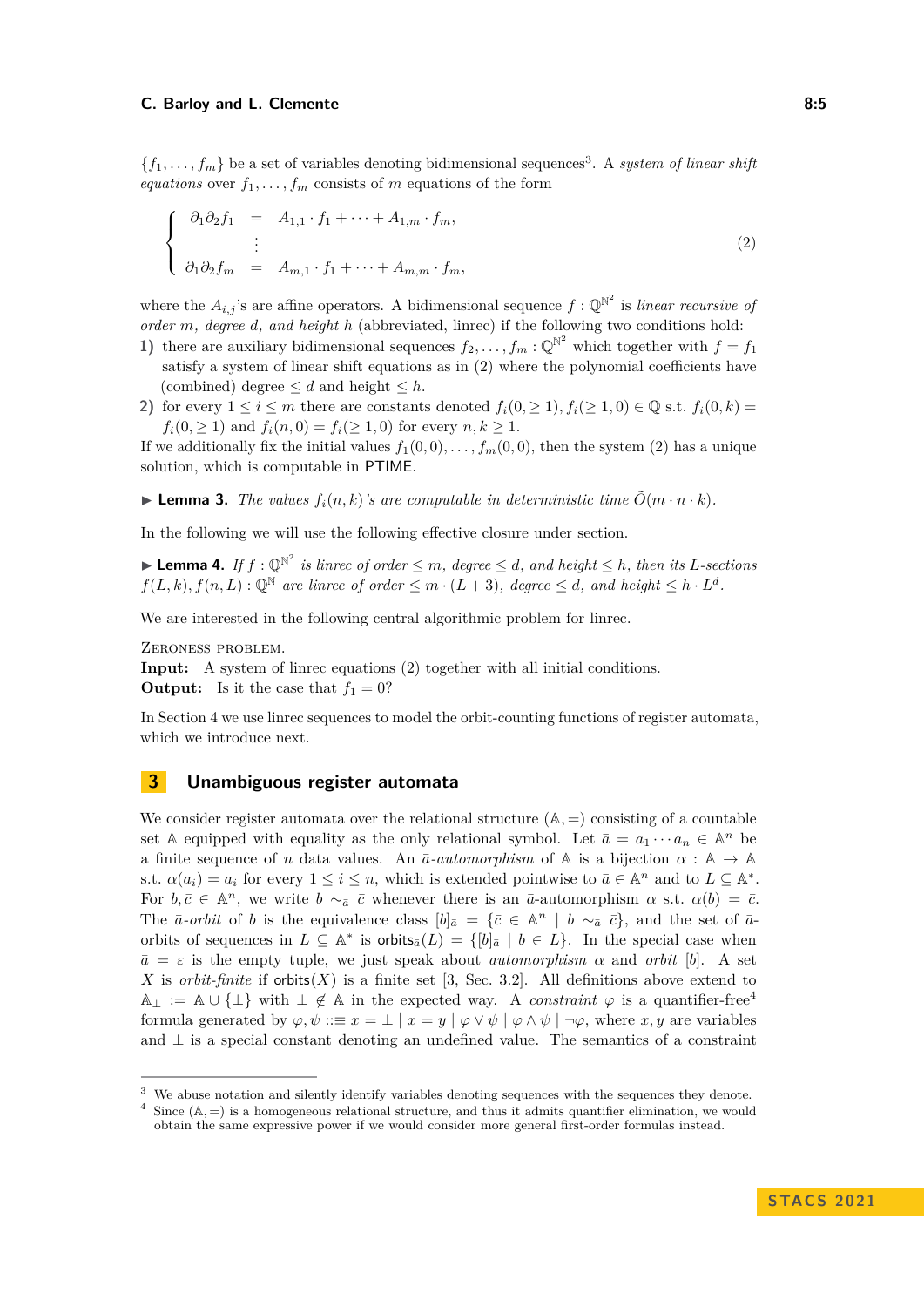#### **8:6 Linear Recursive Sequences and Universality of Register Automata**

 $\varphi(x_1, \ldots, x_n)$  with *n* free variables  $x_1, \ldots, x_n$  is the set of tuples of *n* elements which satisfies:  $[\![\varphi]\!] = \{a_1, \ldots, a_n \in \mathbb{A}^n_+ \mid \mathbb{A}_+, x_1 : a_1, \ldots, x_n : a_n \models \varphi\}.$  A register automaton of dimension  $d \in \mathbb{N}$  is a tuple  $A = (d, \Sigma, \mathsf{L}, \mathsf{L}_I, \mathsf{L}_F, \rightarrow)$  where *d* is the number of registers,  $\Sigma$  is a finite alphabet, L is a finite set of *control locations*, of which we distinguish those which are *initial*  $L_I \subseteq L$ , resp., *final*  $L_F \subseteq L$ , and "→" is a set of rules of the form  $p \xrightarrow{\sigma, \varphi} q$ , where  $p, q \in L$  are control locations,  $\sigma \in \Sigma$  is an input symbol from the finite alphabet, and  $\varphi(x_1, \ldots, x_d, y, x'_1, \ldots, x'_d)$  is a constraint relating the current register values  $x_i$ 's, the current input symbol (represented by the variable  $y$ ), and the next register values of  $x_i$ 's.

<span id="page-5-0"></span>**► Example 5.** Let *A* over  $|\Sigma| = 1$  have one register *x*, and four control locations *p*, *q*, *r*, *s*, of which *p* is initial and *s* is final. The transitions are  $p \xrightarrow{x=\pm \wedge x'=y} q$ ,  $p \xrightarrow{x=\pm \wedge x'=y} r$ ,  $q \xrightarrow{x \neq y \wedge x' = x} q$ ,  $q \xrightarrow{x = y \wedge x' = x} s$ ,  $r \xrightarrow{x = y \wedge x' = x} r$ , and  $r \xrightarrow{x \neq y \wedge x' = x} s$ . The automaton accepts all words of the form  $a(\mathbb{A} \setminus \{a\})^* a$  or  $aa^*(\mathbb{A} \setminus \{a\})$  with  $a \in \mathbb{A}$ .

A register automaton is *orbitised* if every constraint  $\varphi$  appearing in some transition thereof denotes an orbit  $[\![\varphi]\!] \in \text{orbits}(\mathbb{A}^{2 \cdot d+1}_{\perp})$ . For example, when  $d = 1$  the constraint  $\varphi \equiv x = x'$ is not orbitised, however  $\llbracket \varphi \rrbracket = \llbracket \varphi_0 \rrbracket \cup \llbracket \varphi_1 \rrbracket$  splits into two disjoint orbits for the orbitised constraints  $\varphi_0 \equiv x = x' \wedge x = y$  and  $\varphi_1 \equiv x = x' \wedge x \neq y$ . The automaton from Example [5](#page-5-0) is orbitised. Every register automaton can be transformed in orbitised form by replacing every transition  $p \xrightarrow{\sigma, \varphi} q$  with exponentially many transitions  $p \xrightarrow{\sigma, \varphi_1} q, \ldots, p \xrightarrow{\sigma, \varphi_n} q$ , for each orbit  $[\![\varphi_i]\!]$  of  $[\![\varphi]\!] \subseteq \mathbb{A}^{2 \cdot d+1}_{\perp}$ .

A *register valuation* is a tuple of (possibly undefined) values  $\bar{a} = (a_1, \ldots, a_d) \in \mathbb{A}_{\perp}^d$ . *configuration* is a pair  $(p, \bar{a})$ , where  $p \in L$  is a control location and  $\bar{a} \in A^d_{\perp}$  is a register valuation; it is *initial* if  $p \in L_I$  is initial and all registers are initially undefined  $\bar{a} = (\perp, \ldots, \perp)$ , and it is *final* whenever  $p \in L_F$  is so. The *semantics* of a register automaton *A* is the infinite transition system  $\llbracket A \rrbracket = (C, C_I, C_F, \rightarrow)$  where C is the set of configurations, of which  $C_I, C_F \subseteq C$  are the initial, resp., final ones, and  $\rightarrow \subseteq C \times (\Sigma \times A) \times C$  is the set of all transitions of the form

$$
(p, \bar{a}) \xrightarrow{\sigma, a} (q, \bar{a}'),
$$
 with  $\sigma \in \Sigma, a \in \mathbb{A}$ , and  $\bar{a}, \bar{a}' \in \mathbb{A}_{\perp}^d$ ,

s.t. there exists a rule  $p \xrightarrow{\sigma, \varphi} q$  where satisfying the constraint  $\mathbb{A}_{\perp}, \bar{x} : \bar{a}, y : a, \bar{x}' : \bar{a}' \models \varphi$ . A *data word* is a sequence  $w = (\sigma_1, a_1) \cdots (\sigma_n, a_n) \in (\Sigma \times \mathbb{A})^*$ . A *run over* a data word *w starting at*  $c_0 \in C$  and *ending at*  $c_n \in C$  is a sequence  $\pi$  of transitions of  $\llbracket A \rrbracket$  of the form  $\pi = c_0 \frac{\sigma_1, a_1}{\sigma_1} \cdots \frac{\sigma_2, a_2}{\sigma_n} \cdots \frac{\sigma_n, a_n}{\sigma_n} \cdots$  We denote with Runs $(c_0; w; c_n)$  the set of runs over w starting at  $c_0$  and ending in  $c_n$ , and with Runs( $C_I$ ;  $w$ ;  $c_n$ ) the set of *initial runs*, i.e., those runs over *w* starting at some initial configuration  $c_0 \in C_I$  and ending in  $c_n$ . The run  $\pi$  is *accepting* if  $c_n \in C_F$ . The language  $L(A, c)$  recognised from configuration  $c \in C$  is the set of data words labelling some accepting run starting at *c*; the language recognised from a set of configurations  $D \subseteq C$  is  $L(A, D) = \bigcup_{c \in D} L(A, c)$ , and the language recognised by the register automaton *A* is  $L(A) = L(A, C_I)$ . Similarly, the *backward language*  $L^R(A, c)$  is the set of words labelling some run starting at an initial configuration and ending at *c*. Thus, we also have  $L(A) = L^{R}(A, C_F)$ . A register automaton is *deterministic* if for every input word there exists at most one initial run, and *unambiguous* if for every input word there is at most one initial and accepting run. A register automaton is *without guessing* if, for every initial run  $(p, \perp^d) \stackrel{w}{\to} (q, \overline{a})$  every non- $\perp$  data value in  $\overline{a}$  occurs in the input *w*, written  $\overline{a} \subseteq w$ . In the rest of the paper we will study exclusively automata without guessing. A deterministic automaton is unambiguous and without guessing. These semantic properties can be decided in PSPACE with simple reachability analyses (cf. [\[15\]](#page-12-9)).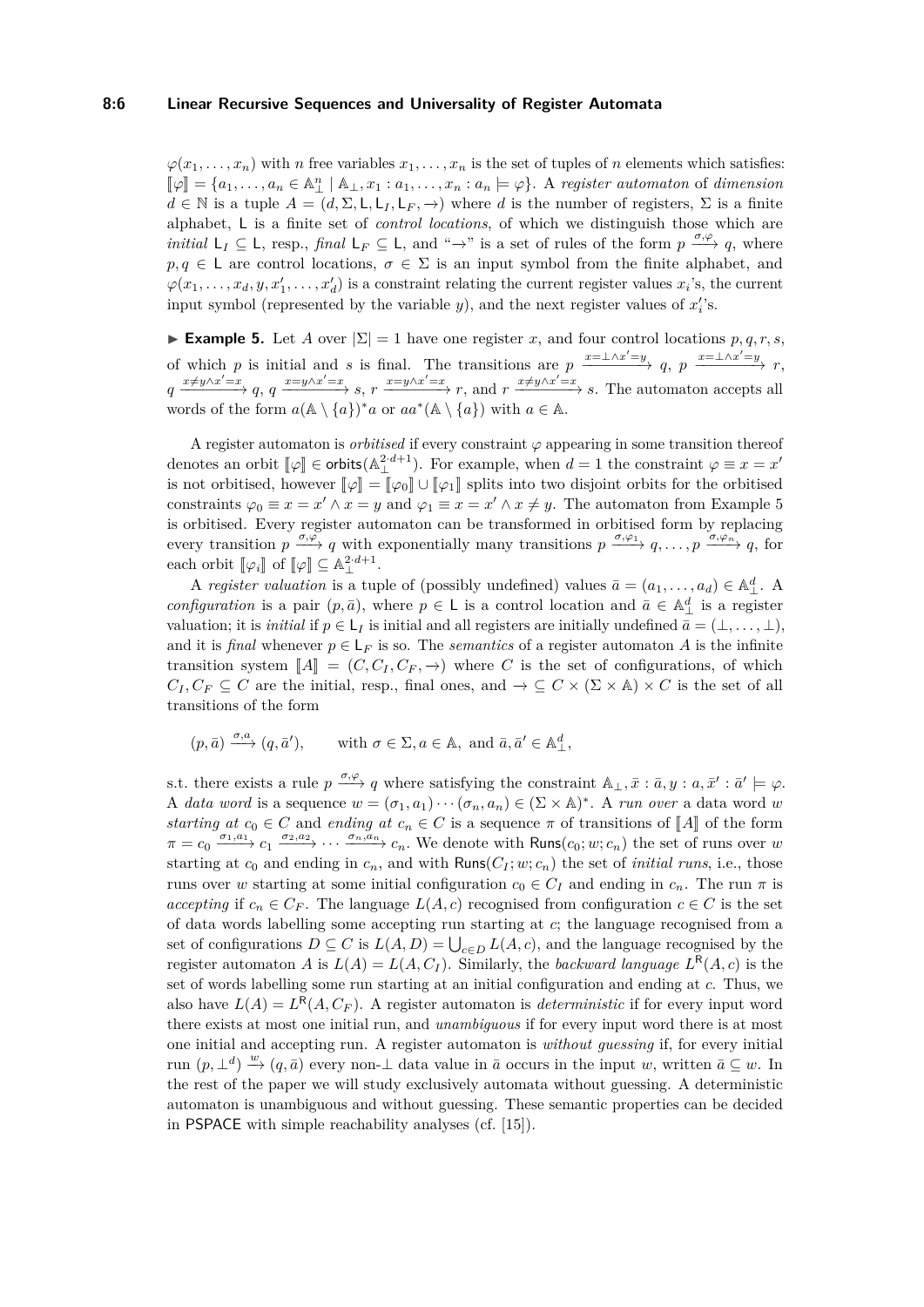**► Example 6.** The automaton from Example [5](#page-5-0) is unambiguous and without guessing. An example of language which can only be recognised by ambiguous register automata is the set of words where the same data value appears two times  $L = \{u \cdot a \cdot v \cdot a \cdot w \mid a \in \mathbb{A}; u, v, w \in \mathbb{A}^*\}.$ 

<span id="page-6-1"></span>▶ **Lemma 7.** *If A is an unambiguous register automaton, then there is a bijection between the language it recognises*  $L(A) = L(A, C_I) = L^R(A, C_F)$  and the set of runs starting at some *initial configuration in*  $C_I$  *and ending at some final configuration in*  $C_F$ *.* 

We are interested in the following decision problem.

Inclusion problem.

**Input:** Two register automata *A, B* over the same input alphabet  $\Sigma$ .

**Output:** Is it the case that  $L(A) \subseteq L(B)$ ?

The *universality problem* asks  $L(A) = (\Sigma \times A)^*$ , and the *equivalence problem*  $L(A) = L(B)$ . In general, universality reduces to equivalence, which in turn reduces to inclusion. In our context, inclusion reduces to universality and thus all three problems are equivalent.

<span id="page-6-2"></span>▶ **Lemma 8.** *Let A and B be two register automata.*

- **1.** *The inclusion problem*  $L(A) \subseteq L(B)$  *with A orbitised and without guessing reduces in* PTIME *to the case where A is deterministic. The reduction preserves whether B is 1) unambiguous, 2) without guessing, and 3) orbitised.*
- **2.** *The inclusion problem*  $L(A) \subseteq L(B)$  *with A* deterministic reduces in PTIME to the *universality problem for some register automaton C. If B is unambiguous, then so is C. If B is without guessing, then so is C. If A and B are orbitised, then so is C.*

# <span id="page-6-0"></span>**4 Universality of unambiguous register automata without guessing**

We reduce universality of unambiguous register automata without guessing to zeroness of bidimensional linrec sequences with univariate polynomial coefficients. The *width* of a sequence of data values  $\bar{a} = a_1 \cdots a_n \in \mathbb{A}^n$  is  $\#\bar{a} = |\{a_1, \ldots, a_n\}|$ , for a word  $w =$  $(\sigma_1, a_1) \cdots (\sigma_n, a_n) \in (\Sigma \times \mathbb{A})^*$  we set  $\#w = \#(a_1 \cdots a_n)$ , and for a run  $\pi$  over  $w$  we set  $\#\pi = \#\omega$ . Let the *Ryll-Nardzewski function*  $G_{p,\bar{a}}(n,k)$  of a configuration  $(p,\bar{a}) \in C = L \times \mathbb{A}_{\perp}^d$ count the number of  $\bar{a}$ -orbits of initial runs of length *n* and width *k* ending in  $(p, \bar{a})$ :

$$
G_{p,\bar{a}}(n,k) = |\{ [\pi]_{\bar{a}} \mid w \in (\Sigma \times \mathbb{A})^n, \pi \in \text{Runs}(C_I; w; p, \bar{a}), \#w = k \}|. \tag{3}
$$

**Lemma 9.** Let  $\bar{a}, \bar{b} \in \mathbb{A}^d_\perp$ . If  $[\bar{a}] = [\bar{b}]$ , then  $G_{p,\bar{a}}(n,k) = G_{p,\bar{b}}(n,k)$  for every  $n, k \geq 0$ . We thus overload the notation and write  $G_{p,[\bar{a}]}$  instead of  $G_{p,\bar{a}}$ . Since  $\mathbb{A}^d_{\perp}$  is orbit-finite, this yields finitely many variables  $G_{p,[\bar{a}]}$ 's. By slightly abusing notation, let  $G_{C_F}(n,k)$  $\sum_{[(p,\bar{a})]\in\text{orbits}(C_F)} G_{p,[\bar{a}]}(n,k)$  be the sum of the Ryll-Nardzewski function over all orbits of accepting configurations. When the automaton is unambiguous, thanks to Lemma [7,](#page-6-1)  $G_{C_F}(n, k)$  is also the number of orbits of accepted words of length *n* and width *k*.

**Example 10.** Let A be an unambiguous register automaton  $w/o$  guessing over  $\Sigma$  and let  $S_{\Sigma}(n, k)$  *be the number of orbits of all words of length n and width k. We have*  $L(A) = (\mathbb{A} \times A)^*$ *if, and only if,*  $\forall n, k \in \mathbb{N} \cdot G_{C_F}(n, k) = S_{\Sigma}(n, k)$ .

In other words, universality of *A* reduces to zeroness of  $G := S_{\Sigma} - G_{C_F}$ . The sequence  $S_{\Sigma}$  is linrec since it satisfies the recurrence in Figure [2](#page-7-0) with initial conditions  $S_{\Sigma}(0,0) = 1$  and  $S_{\Sigma}(n+1,0) = S_{\Sigma}(0,k+1) = 0$  for  $n, k \geq 0$ . We show that all the sequences of the form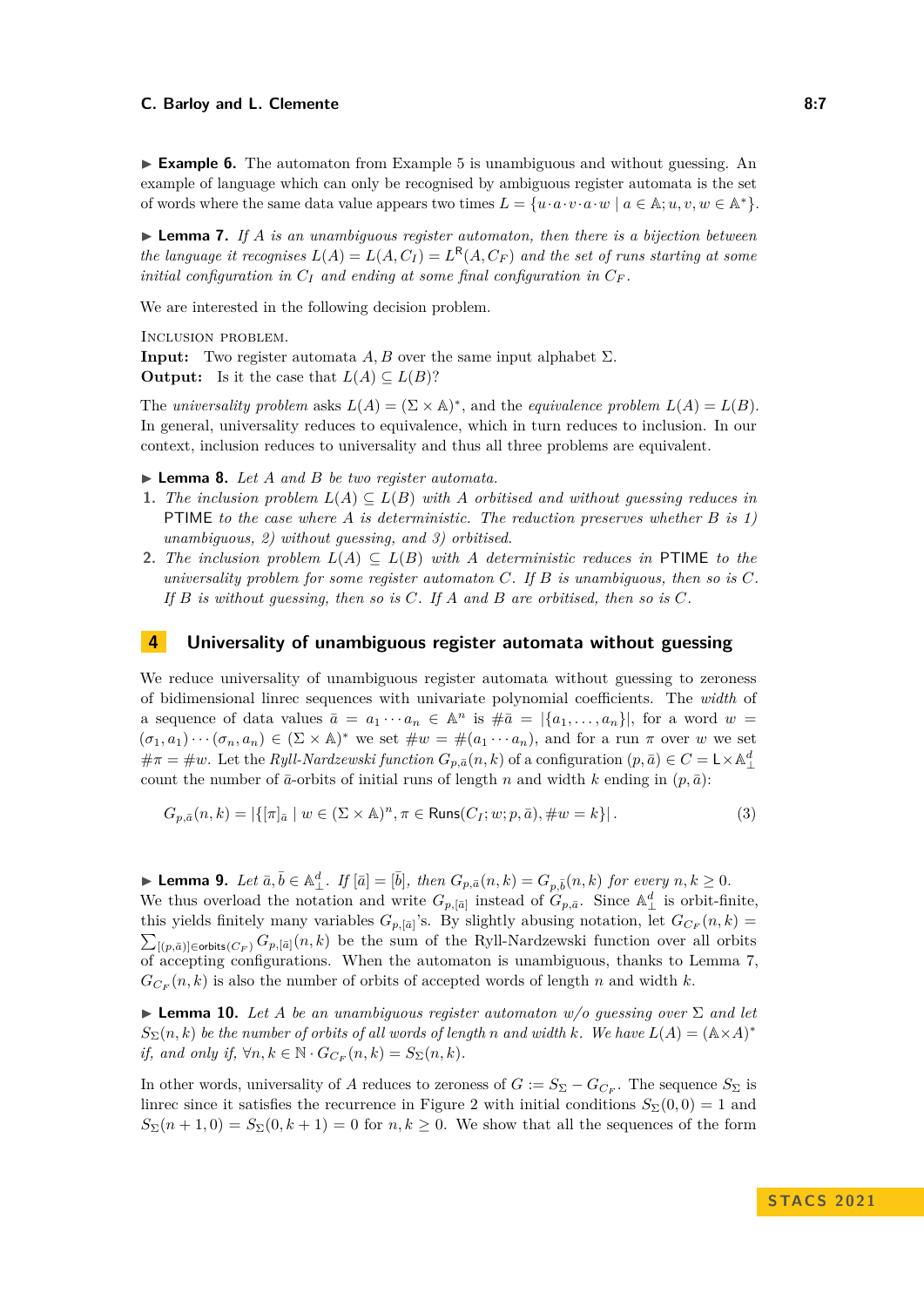#### <span id="page-7-1"></span>**8:8 Linear Recursive Sequences and Universality of Register Automata**

$$
w \in (\Sigma \times \mathbb{A})^{n-1} \qquad \sigma, a
$$
  
  $p_0, \perp^d \qquad \qquad p, \bar{a} \qquad \qquad p', \bar{a}$ 

<span id="page-7-0"></span>**Figure 1** Last-step decomposition.

$$
\begin{split} G_{p',[\bar{a}']}(n+1,k+1) &= \sum_{[p,\bar{a}\xrightarrow{\sigma,a}p',\bar{a}']:\; a\in \bar{a}}\frac{G_{p,[\bar{a}]}(n,k+1)}{\mathrm{I}}\; + \\ & \sum_{[p,\bar{a}\xrightarrow{\sigma,a}p',\bar{a}']:\; a\notin \bar{a}}\left(\underbrace{G_{p,[\bar{a}]}(n,k)}_{\mathrm{II}}+\underbrace{\max(k+1-\#[\bar{a}],0)\cdot G_{p,[\bar{a}]}(n,k+1)}_{\mathrm{III}}\right),\\ S_{\Sigma}(n+1,k+1) &= |\Sigma|\cdot S_{\Sigma}(n,k)+|\Sigma|\cdot(k+1)\cdot S_{\Sigma}(n,k+1),\\ G(n,k) &= S_{\Sigma}(n,k)-\sum_{[p,\bar{a}]\in\mathrm{orbits}(C_F)}G_{p,[\bar{a}]}(n,k). \end{split}
$$

**Figure 2** Linrec automata equations.

 $G_{p,[\bar{a}]}$  are also linrec and thus also *G* will be linrec. We perform a last-step decomposition of an initial run; cf. Figure [1.](#page-7-1) Starting from some initial configuration  $(p_0, \perp^d)$ , the automaton has read a word *w* of length  $n-1$  leading to  $(p, \bar{a})$ . Then, the automaton reads the last letter  $(\sigma, a)$  and goes to  $(p', \bar{a}')$  via the transition  $t = (p, \bar{a} \xrightarrow{\sigma, \dot{a}} p', \bar{a}')$ . The question is in how many distinct ways can an orbit of the run over *w* be extended into an orbit of the run over  $w \cdot (\sigma, a)$ . We distinguish three cases.

- **I:** Assume that *a* appears in register  $\bar{a}_i = a$ . Since the automaton is without guessing, *a* ∈ *w* has appeared earlier in the input word and  $\bar{a}' \subseteq \bar{a}$  (ignoring ⊥'s). Thus, each  $\overline{a}$ -orbit of runs  $[p_0, \perp^d \stackrel{w}{\to} p, \overline{a}]_{\overline{a}}$  yields, via the fixed *t*, an  $\overline{a}'$ -orbit of runs  $[p_0, \perp^d \stackrel{w}{\to}$  $p, \bar{a} \xrightarrow{\sigma, a} p', \bar{a}' \rbrack_{\bar{a}'}$  of the same width in just one way.
- **II:** Assume that *a* is globally fresh  $a \notin w$ , and thus in particular  $a \notin \bar{a}$  since the automaton is without guessing. Each  $\bar{a}$ -orbit of runs  $[p_0, \perp^d \stackrel{w}{\to} p, \bar{a}]_{\bar{a}}$  of width  $\#w$  yields, via the fixed *t*, a single  $\bar{a}'$ -orbit of runs  $[p_0, \perp^d \stackrel{w}{\to} p, \bar{a} \stackrel{\sigma, a}{\to} p', \bar{a}']_{\bar{a}'}$  of width  $\#(w \cdot a) = \#w + 1$ .
- **III:** Assume that  $a \in w$  is not globally fresh, but it does not appear in any register  $a \notin \bar{a}$ . Since the automaton is without guessing, every value in  $\bar{a}$  appears in *w*. Consequently, *a* can be any of the  $\#w$  distinct values in *w*, with the exception of  $\#a$  values. Each *a*–orbit of runs  $[p_0, \perp \stackrel{w}{\to} p, \bar{a}]_{\bar{a}}$  of width  $\#w$  yields  $\#w - \#\bar{a} \geq 0$   $\bar{a}'$ -orbits of runs  $[p_0, \perp^d \xrightarrow{w} p, \bar{a} \xrightarrow{\sigma, a} p', \bar{a}']_{\bar{a}'}$  of the same width.

(As expected, we do not need unambiguity at this point, since we are counting orbits of runs.) We obtain the equations in Figure [2,](#page-7-0) where the sums range over orbits of transitions. This set of equations is finite since there are finitely many orbits  $[\bar{a}] \in$  orbits $(\mathbb{A}_{\perp}^d)$  of register valuations, and moreover we can effectively represent each orbit by a constraint [\[3,](#page-12-1) Ch. 4]. Strictly speaking, the equations are not linrec due to the "max" operator, however they can easily be transformed to linrec by considering  $G_{p,[\bar{a}]}(n,K)$  separately for  $1 \leq K < d$ ; in the interest of clarity, we omit the full linrec expansion. The initial condition is  $G_{p,[\bar{a}]}(0,0) = 1$  if  $p \in I$  initial, and  $G_{p,[\bar{a}]}(0,0) = 0$  otherwise. The two 0-sections satisfy  $G_{p,[\bar{a}]}(n+1,0) = 0$  for  $n \geq 0$  (if the word is nonempty, then there is at least one data value) and  $G_{p,[\bar{a}]}(0,k+1) = 0$ for  $k \geq 0$  (an empty word does not have any data value).

<span id="page-7-2"></span>**Example 11.** The sequences  $G_{p,[\bar{a}]}$  is satisfy the system of equations in Figure [2.](#page-7-0)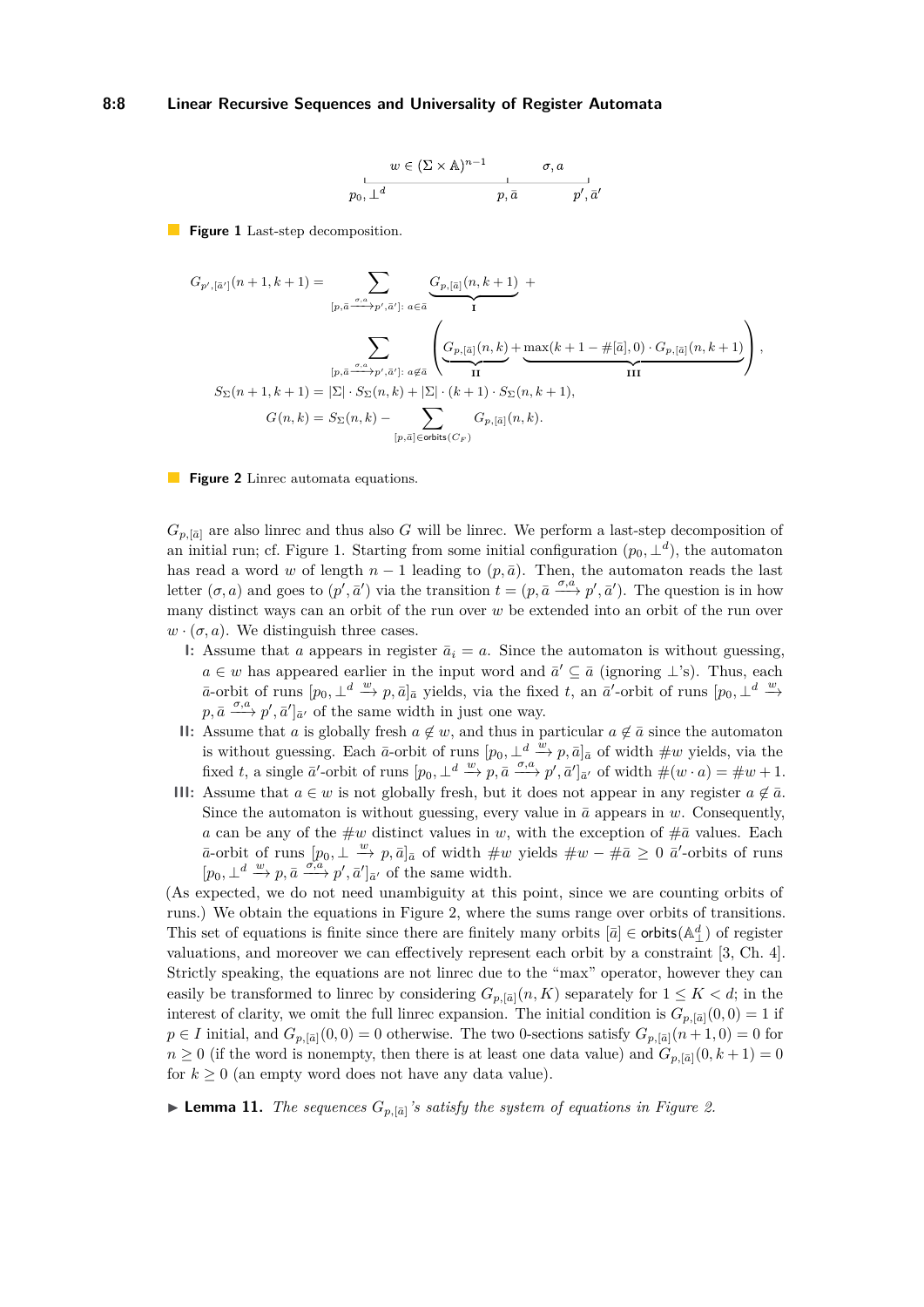▶ **Example 12.** The equations corresponding to the automaton in Example [5](#page-5-0) are as follows. (Since the automaton is orbitised, we can omit the orbit.) We have  $G_p(0,0) = 1$ ,  $G_q(0,0) =$  $G_r(0,0) = G_s(0,0) = 0$  and for  $n, k \geq 0$ .

$$
G_p(n+1, k+1) = 0,
$$
  
\n
$$
G_q(n+1, k+1) = \underbrace{G_p(n, k)}_{\text{II}} + \underbrace{(k+1) \cdot G_p(n, k+1)}_{\text{III}} + \underbrace{G_q(n, k)}_{\text{II}} + \underbrace{k \cdot G_q(n, k+1)}_{\text{III}},
$$
  
\n
$$
G_r(n+1, k+1) = \underbrace{G_p(n, k)}_{\text{II}} + \underbrace{(k+1) \cdot G_p(n, k+1)}_{\text{III}} + \underbrace{G_r(n, k+1)}_{\text{II}}.
$$

<span id="page-8-3"></span>▶ **Lemma 13.** *Let A be an unambiguous register automaton over equality atoms without guessing with d registers and ℓ control locations. The universality problem for A reduces to the zeroness problem of the linrec sequence G defined by the system of equations in Figure [2](#page-7-0) containing*  $O(\ell \cdot 2^{d \cdot \log d})$  *variables and equations and constructible in* PSPACE*. If A is already orbitised, then the system of equations has size*  $O(\ell)$ *.* 

# <span id="page-8-0"></span>**5 Decidability of the zeroness problem**

In this section, we present an algorithm to solve the zeroness problem of bidimensional linrec sequences with univariate polynomial coefficients, which is sufficient for linrec sequences from Figure [2.](#page-7-0) We first give a general presentation on elimination for bivariate polynomial coefficients, and then we use the univariate assumption to obtain a decision procedure. We model the non-commutative operators appearing in the definition of linrec sequences [\(2\)](#page-4-0) with Ore polynomials (a.k.a. skew polynomials)  $[29]^{5}$  $[29]^{5}$  $[29]^{5}$  $[29]^{5}$ . Let *R* be a (not necessarily commutative) ring and  $\sigma$  an automorphism of *R*. The ring of *(shift) skew polynomials*  $R[\partial; \sigma]$  is defined as the ring of polynomials but where the multiplication operation satisfies the following commutation rule: For a coefficient  $a \in R$  and the unknown  $\partial$ , we have

$$
\partial \cdot a = \sigma(a) \cdot \partial.
$$

(The usual ring of polynomials is recovered when  $\sigma$  is the identity.) The multiplication extends to monomials as  $a\partial^k \cdot b\partial^l = a\sigma^k(b)\cdot \partial^{k+l}$  and to the whole ring by distributivity. The *degree* of a skew monomial  $a \cdot \partial^k$  is k, and the degree deg P of a skew polynomial P is the maximum of the degrees of its monomials. The degree function satisfies the expected identities  $deg(P \cdot Q) = deg P + deg Q$  and  $deg(P + Q) \leq max(deg P, deg Q)$ . A skew polynomial is *monic* if the coefficient of its monomial of highest degree is 1. The crucial and only property that we need in this section is that skew polynomial rings admit a Euclidean pseudo-division algorithm, which in turns allows one to find common left multiples. A skew polynomial ring  $R[\partial; \sigma]$  has *pseudo-division* if for any two skew polynomials  $A, B \in R[\partial; \sigma]$  with deg  $A \ge \deg B$ there is a coefficient  $a \in R$  and skew polynomials  $Q, R \in R[\partial; \sigma]$  s.t.  $a \cdot A = P \cdot B + Q$  and deg *Q <* deg *B*. We say that a ring *R* has the *common left multiple* (CLM) property if for every  $a, b \neq 0$ , there exists  $c, d \neq 0$  such that  $c \cdot a = d \cdot b$ .

<span id="page-8-2"></span><span id="page-8-1"></span><sup>&</sup>lt;sup>5</sup> The general definition of the Ore polynomial ring  $R[\partial; \sigma, \delta]$  uses an additional component  $\delta: R \to R$  in order to model differential operators. We present a simplified version which is enough for our purposes.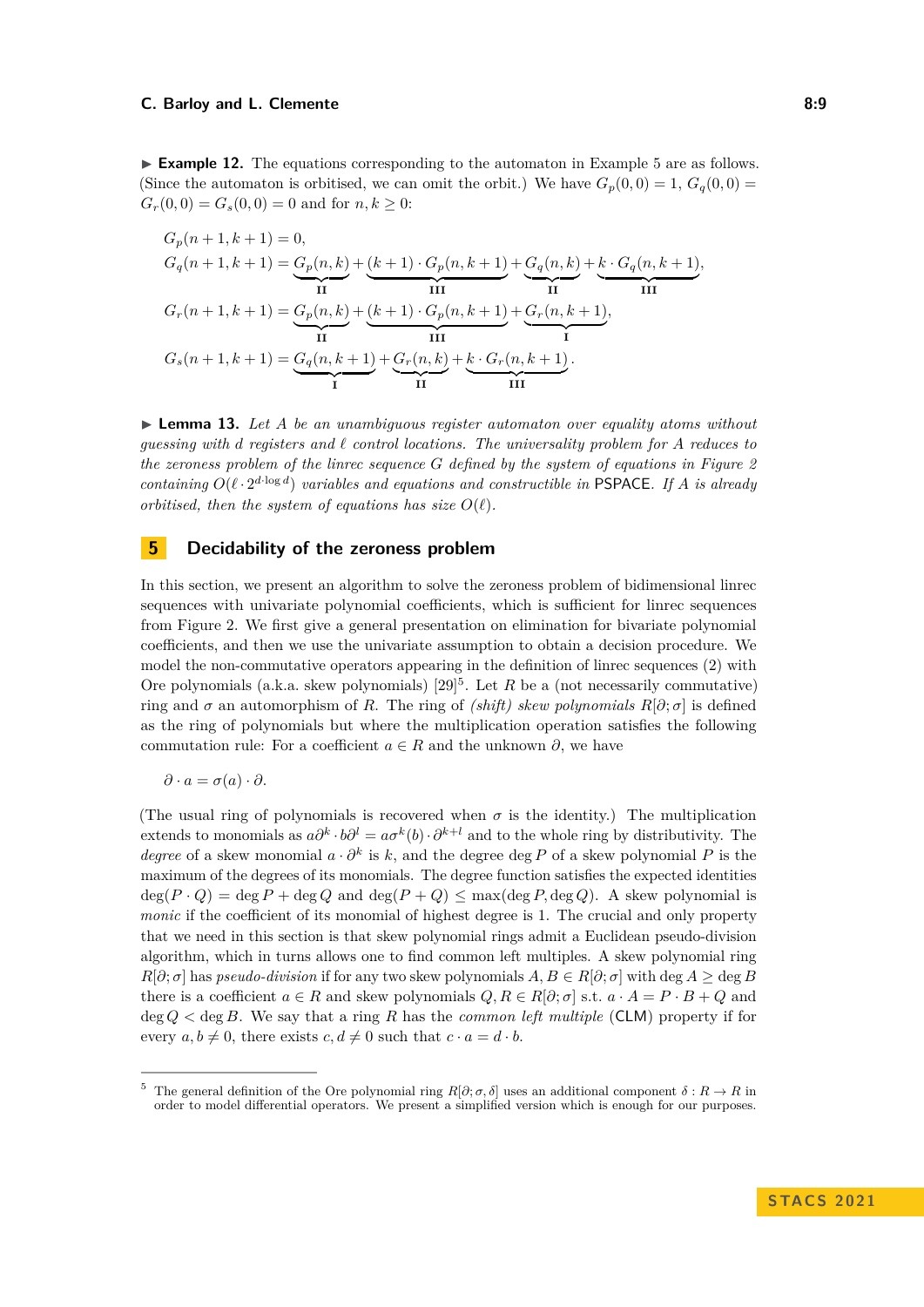#### **8:10 Linear Recursive Sequences and Universality of Register Automata**

▶ **Theorem 14** (cf. [\[28,](#page-13-18) Sec. 1])**.** *If R has the* CLM *property, then*

**1)**  $R[\partial; \sigma]$  has a pseudo-division, and

**2)**  $R[\partial; \sigma]$  also has the **CLM** property.

The most important instances of skew polynomials are the *first* and *second Weyl algebras*:

$$
W_1 = \mathbb{Q}[n,k][\partial_1;\sigma_1] \quad \text{and} \quad W_2 = W_1[\partial_2;\sigma_2] = \mathbb{Q}[n,k][\partial_1;\sigma_1][\partial_2;\sigma_2],\tag{4}
$$

where  $\mathbb{Q}[n,k]$  is the ring of bivariate polynomials, and the shifts satisfy  $\sigma_1(p(n,k))$  :=  $p(n+1,k)$  and  $\sigma_2\left(\sum_i p_i(n,k)\partial_1^i\right) := \sum_i p_i(n,k+1)\partial_1^i$ . Skew polynomials in  $W_2$  act on bidimensional sequences  $f: \mathbb{Q}^{\mathbb{N}^2}$  by interpreting  $\partial_1$  and  $\partial_2$  as the two shifts. A linrec system of equations [\(2\)](#page-4-0) can thus be interpreted as a system of linear equations with variables  $f_1, \ldots, f_m$  and coefficients in  $W_2$ .

<span id="page-9-2"></span>▶ **Example 15.** Continuing our running Example [12,](#page-7-2) we obtain the following linear system of equations with  $W_2$  coefficients:

$$
\begin{aligned}\n\partial_1 \partial_2 \cdot G_p &= 0, \\
-(1 + (k+1)\partial_2) \cdot G_p + (\partial_1 \partial_2 - k \partial_2 - 1) \cdot G_q &= 0, \\
-(1 + (k+1)\partial_2) \cdot G_p &= -\partial_2 \cdot G_q - (1 + k \partial_2) \cdot G_r &= 0, \\
(\partial_1 \partial_2 - (k+1)\partial_2 - 1) \cdot S_1 &= 0, \\
G_s - S_1 + G &= 0.\n\end{aligned}
$$

Since  $W_0 = \mathbb{N}[n, k]$  is commutative, it obviously has the **CLM** property. By two applications of Theorem [14,](#page-8-2) we have (see [\[2,](#page-12-0) Appendix D.1] for CLM examples):

 $\triangleright$  **Corollary 16.** *The two Weyl algebras*  $W_1$  *and*  $W_2$  *have the CLM property.* 

A (linear) *cancelling relation* (CR) for a bidimensional sequence  $f : \mathbb{Q}^{\mathbb{N}^2}$  is a linear equation of the form

<span id="page-9-0"></span>
$$
p_{i^*,j^*}(n,k) \cdot \partial_1^{i^*} \partial_2^{j^*} f = \sum_{(i,j) <_{\text{lex}}(i^*,j^*)} p_{i,j}(n,k) \cdot \partial_1^{i} \partial_2^{j} f,\tag{CR-2}
$$

where  $p_{i^*,j^*}(n,k), p_{i,j}(n,k) \in \mathbb{Q}[n,k]$  are bivariate polynomial coefficients and  $\lt_{\text{lex}}$  is the lexicographic ordering. Cancelling relations for a one-dimensional sequence  $q : \mathbb{Q}^{\mathbb{N}}$  are defined analogously (we use the second variable *k* as the index for convenience):

<span id="page-9-1"></span>
$$
q_{j^*}(k) \cdot \partial_2^{j^*} g = \sum_{0 \le j < j^*} q_j(k) \cdot \partial_2^j g. \tag{CR-1}
$$

We use cancelling relations as certificates of zeroness for  $f$  when the  $p_{i,j}$ 's are univariate. We do not need to construct any cancelling relation, just knowing that some exists with the required bounds suffices.

<span id="page-9-3"></span>**Example 17.** The zeroness problem for a bidimensional linrec sequence  $f : \mathbb{Q}^{\mathbb{N}^2}$  of order  $\leq$  *m* and univariate polynomial coefficients in  $\mathbb{Q}[k]$  admitting some cancelling relation ([CR](#page-9-0)-2) *with leading coefficient*  $p_{i^*,j^*}(k) \in \mathbb{Q}[k]$  *of degree*  $\leq e$  *and height*  $\leq h$  *s.t. each of the onedimensional sections*  $f(M, k) \in \mathbb{Q}^{\mathbb{N}}$  *for*  $1 \leq M \leq i^*$  *also admits some cancelling relation* ([CR](#page-9-1)-1) *of ∂*2*-degree* ≤ *d with leading polynomial coefficients of degrees* ≤ *e and height* ≤ *h is decidable in deterministic time*  $\tilde{O}(p(m, i^*, j^*, d, e, h))$  *for some polynomial p.*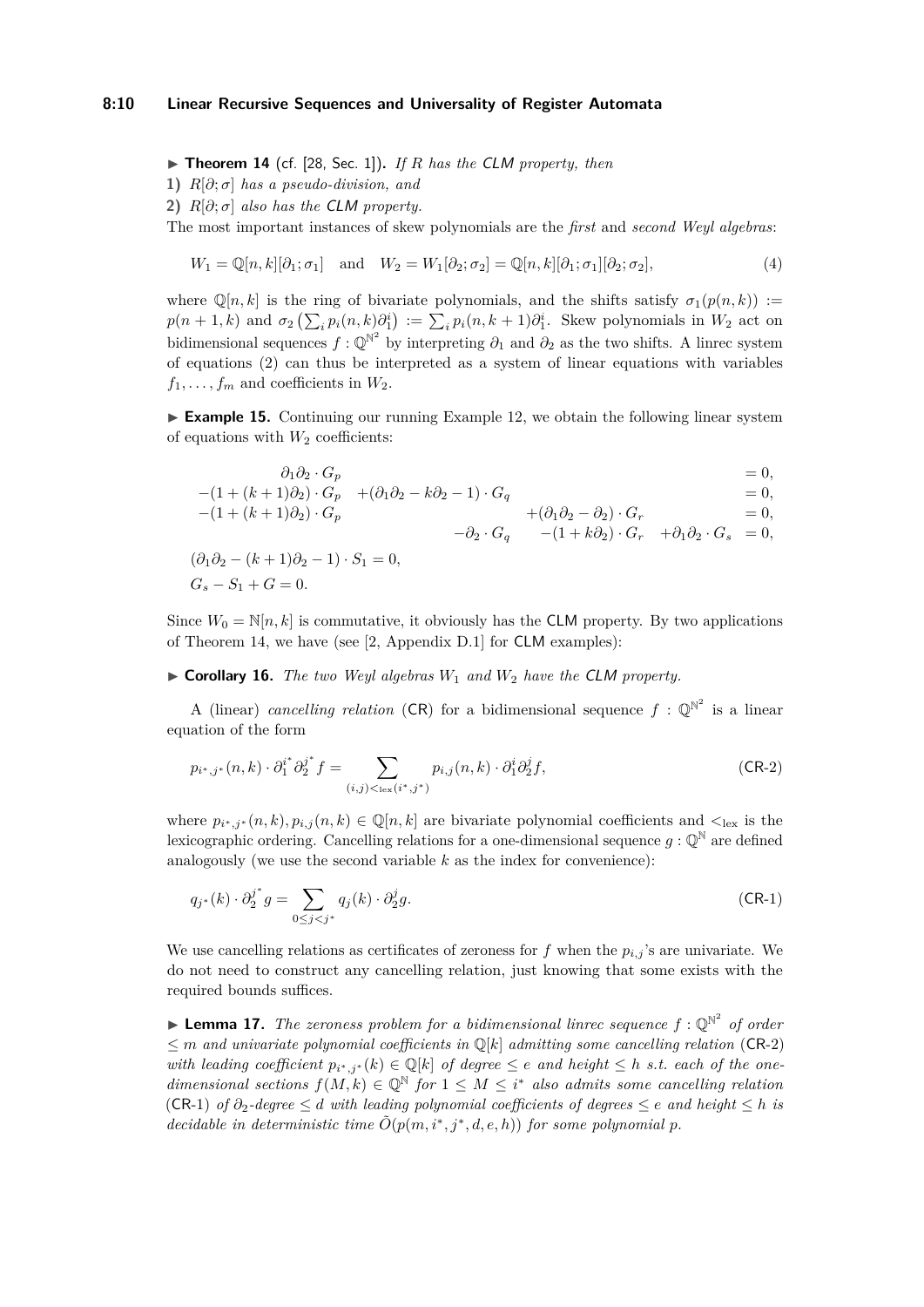Elimination already yields decidability with elementary complexity for the zeroness problem and thus for the universality/equivalence/inclusion problems of unambiguous register automata without guessing.

▶ **Theorem 18.** *The zeroness problem for linrec sequences with univariate polynomial coefficients from*  $\mathbb{Q}[k]$  *(or from*  $\mathbb{Q}[n]$ *) is decidable.* 

▶ **Example 19.** Continuing our running Example [15,](#page-9-2) we subsequently eliminate  $G_p, G_s, G_r, G_q, S$  finally obtaining (cf. [\[2,](#page-12-0) Example 34 in Appendix D.2] for details)

<span id="page-10-2"></span>
$$
G(n+4,k+4) = (k+3) \cdot G(n+3,k+4) + G(n+3,k+3) +
$$
  
-(k+2) \cdot G(n+2,k+4) - G(n+2,k+3). (5)

As expected, all coefficients are polynomials in  $\mathbb{Q}[k]$  and in particular they do not involve the variable *n*. Moreover, we note that the relation above is *monic*, in the sense that the lexicographically leading term  $G(n+4, k+4)$  has coefficient 1 (cf. Section [7\)](#page-11-0). (Cf. [\[2,](#page-12-0) Example 35] for elimination in a two-register automaton and [\[2,](#page-12-0) Example 36] for a one-register automaton accepting all words of length  $\geq$  2.)

We omit a precise complexity analysis of elimination because better bounds can be obtained by resorting to linear non-commutative algebra, which is the topic of the next section.

# <span id="page-10-0"></span>**6 Complexity of the zeroness problem**

In this section we present an EXPTIME algorithm to solve the zeroness problem and we apply this result to register automata. We compute the *Hermite normal form* (HNF) of the matrix with skew polynomial coefficients associated to [\(2\)](#page-4-0) in order to do elimination in a more efficient way. The complexity bounds provided by Giesbrecht and Kim [\[19\]](#page-13-17) on the computation of the HNF lead to the following bounds for cancelling relations; cf. [\[2,](#page-12-0) Appendix E] for further details and full proofs.

<span id="page-10-1"></span>▶ **Lemma 20.** *A linrec sequence*  $f \in \mathbb{Q}^{\mathbb{N}^2}$  *of order*  $\leq m$ *, degree*  $\leq d$ *, and height*  $\leq h$  *admits a cancelling relation* ([CR](#page-9-0)-2) *with the orders*  $i^*, j^*$  *and the degree of*  $p_{i^*, j^*}$  *polynomially bounded, and with height*  $|p_{i^*,j^*}|_{\infty}$  *exponentially bounded. Similarly, its one-dimensional sections*  $f(0,k),\ldots,f(i^*,k) \in \mathbb{Q}^{\mathbb{N}}$  also admit cancelling relations ([CR](#page-9-1)-1) of polynomially bounded *orders and degree, and exponentially bounded height.*

This allows us to prove below the EXPTIME upper-bound for zeroness of Theorem [1,](#page-3-0) and the 2-EXPTIME algorithm for inclusion of Theorem [2.](#page-3-2)

**Proof of Theorem [1.](#page-3-0)** Thanks to the bounds from Lemma [20,](#page-10-1)  $i^*, j^*$  are polynomially bounded; we can find a polynomial bound *d* on the *∂*2-degrees of the cancelling relations  $R_0, \ldots, R_{i^*}$  for the sections  $f(0, k), \ldots, f(i^*, k)$ , respectively; we can find a polynomial bound *e* on the degrees of  $p_{i^*,j^*}(k)$  and the leading polynomial coefficients of the  $R_i$ 's; and an exponential bound *h* on  $|p_{i^*,j^*}|_{\infty}$  and the heights of the leading polynomial coefficients of the  $R_i$ 's. We thus obtain an EXPTIME algorithm by Lemma [17.](#page-9-3)  $\triangleleft$ 

This yields the announced upper-bounds for the inclusion problem for register automata.

**Proof of Theorem [2.](#page-3-2)** For the universality problem  $L(B) = (\Sigma \times A)^*$ , let *d* be the number of registers and *ℓ* the number of control locations of *B*. By Lemma [13,](#page-8-3) the universality problem reduces in PSPACE to zeroness of a linrec system with polynomial coefficients in  $\mathbb{Q}[k]$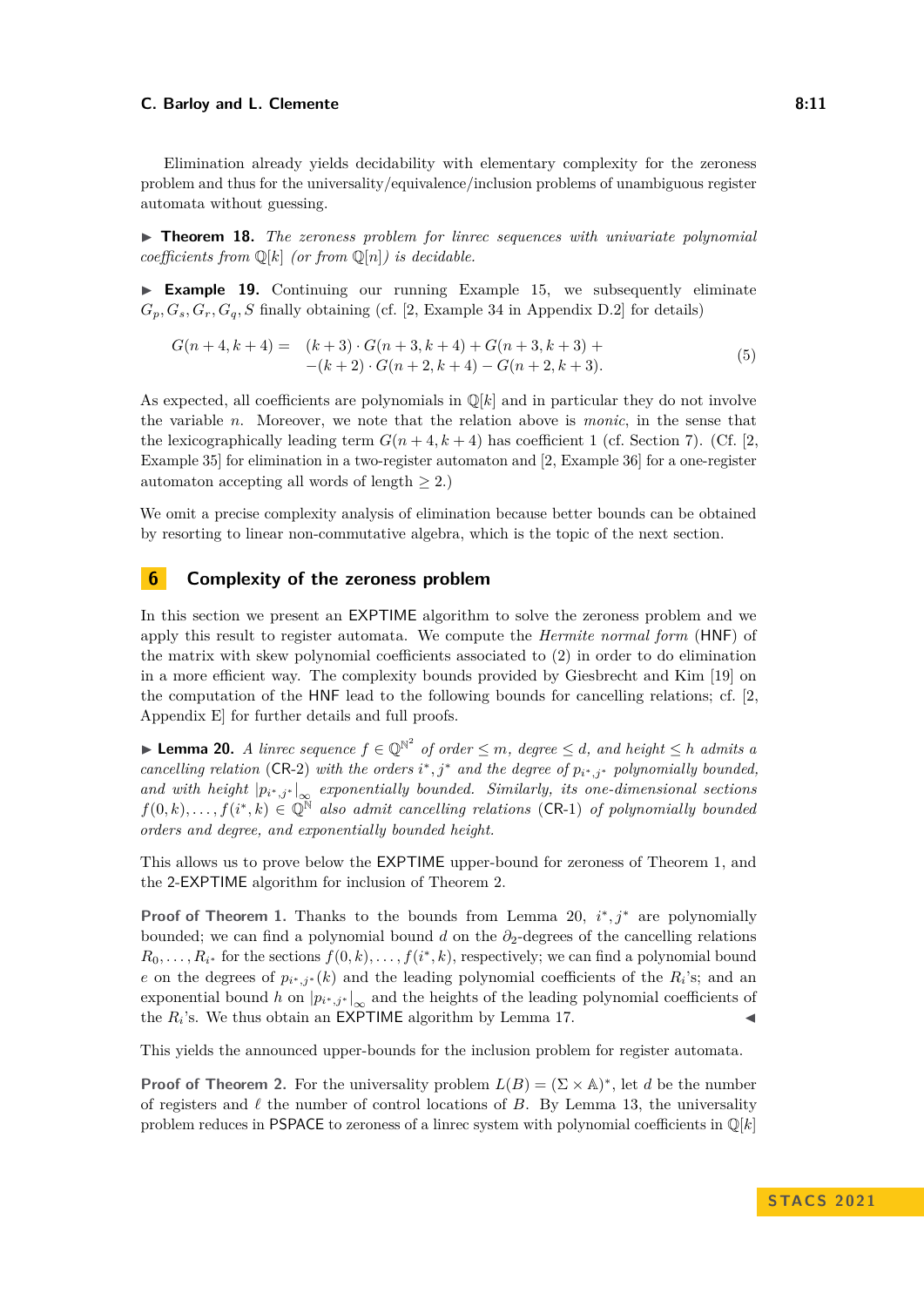#### **8:12 Linear Recursive Sequences and Universality of Register Automata**

containing  $O(\ell \cdot 2^{d \cdot \log d})$  variables  $G_{p,[\bar{a}]}$  and the same number of equations. By Theorem [1,](#page-3-0) we get a 2-EXPTIME algorithm. When the numbers of registers *d* is fixed, we get an EXPTIME algorithm. For the inclusion problem  $L(A) \subseteq L(B)$ , we first orbitise A into an equivalent orbitised register automaton without guessing *A*′ . A close inspection of the two constructions leading to *C* in the proof of Lemma [8](#page-6-2) reveal that transitions in *C* are either transitions from *A*′ (and thus already orbitised), or pairs of a transition in *B* together with a transition in *A*′ , the second of which is already orbitised. It follows that orbitising *C* incurs in an exponential blow-up w.r.t. the number of registers of *B*, but only polynomial w.r.t. the number of registers of *A*′ (and thus of *A*), since the *A*′ -part in *C* is already orbitised. Consequently, we can write (in PSPACE) a system of linrec equations for the universality problem of *C* of size exponential in the number of registers of *A* and of *B*. By reasoning as in the first part of the proof, we obtain a EXPTIME algorithm for the universality problem of *C*, and thus a 2-EXPTIME algorithm for the original inclusion problem  $L(A) \subseteq L(B)$ . If both the number of registers of *A* and of *B* is fixed, we get an EXPTIME algorithm. The equivalence problem  $L(A) = L(B)$  with both automata *A, B* unambiguous reduces to two inclusion problems.

# <span id="page-11-0"></span>**7 Further remarks and conclusions**

We say that  $P = \sum_{i,j} p_{i,j}(n,k) \cdot \partial_1^i \partial_2^j$  is *monic* if  $p_{i^*,j^*} = 1$  where  $(i^*,j^*)$  is the lexicographically largest pair  $(i, j)$  s.t.  $p_{i,j} \neq 0$ . The cancelling relation ([CR](#page-9-0)-2) in our examples [\(5\)](#page-10-2) and  $[2, (10), (11), (15)]$  $[2, (10), (11), (15)]$  happens to be monic in this sense.

<span id="page-11-1"></span>▶ **Conjecture 21** (Monicity conjecture)**.** *There always exists a* monic *cancelling relation* ([CR](#page-9-0)-2) *for linrec systems obtained from automata equations in Figure [2,](#page-7-0) and similarly for their sections* ([CR](#page-9-1)-1)*.*

Conjecture [21](#page-11-1) has important algorithmic consequences. The exponential complexity in Theorem [1](#page-3-0) comes from the exponential growth of the rational number coefficients (heights) in the HNF. This is due to the use of Lemma [17,](#page-9-3) whose complexity depends on the maximal root of the leading polynomial  $p_{i^*,j^*}(n,k)$  from ([CR](#page-9-0)-2). If Conjecture [21](#page-11-1) holds, then  $p_{i^*,j^*}(n,k) = 1$ , Lemma [17](#page-9-3) would yield a PTIME algorithm for zeroness, and consequently all complexities in Theorem [2,](#page-3-2) would drop by one exponential. This provides ample motivation to investigate the monicity conjecture.

In order to obtain the lower EXPTIME complexity for  $L(A) \subseteq L(B)$  in Theorem [2](#page-3-2) we have to fix the number of registers in *both* automata *A* and *B*. The EXPSPACE upper bound of Mottet and Quaas [\[25\]](#page-13-13) holds already when only the number of registers of *B* is fixed, while we only obtain a 2-EXPTIME upper bound in this case. It is left for future work whether the counting approach can yield better bounds without fixing the number of registers of *A*.

The fact that the automata are non-guessing is crucial in each of the cases **I**, **II**, and **III** of the equations in Figure [2](#page-7-0) in order to correctly count the number of orbits of runs. For automata with guessing from the fact that the current input *a* is stored in a register we cannot deduce that *a* actually appeared previously in the input word *w*, and thus our current parametrisation in terms of length and width does not lead to a recursive characterisation.

Finally, it is also left for further work to extend the counting approach to other data domains such as total order atoms, random graph atoms, etc. . . , and, more generally, to arbitrary homogeneous and *ω*-categorical atoms under suitable computability assumptions (cf. [\[13\]](#page-12-14)), and to other models of computation such as register pushdown automata [\[10,](#page-12-15) [26\]](#page-13-19).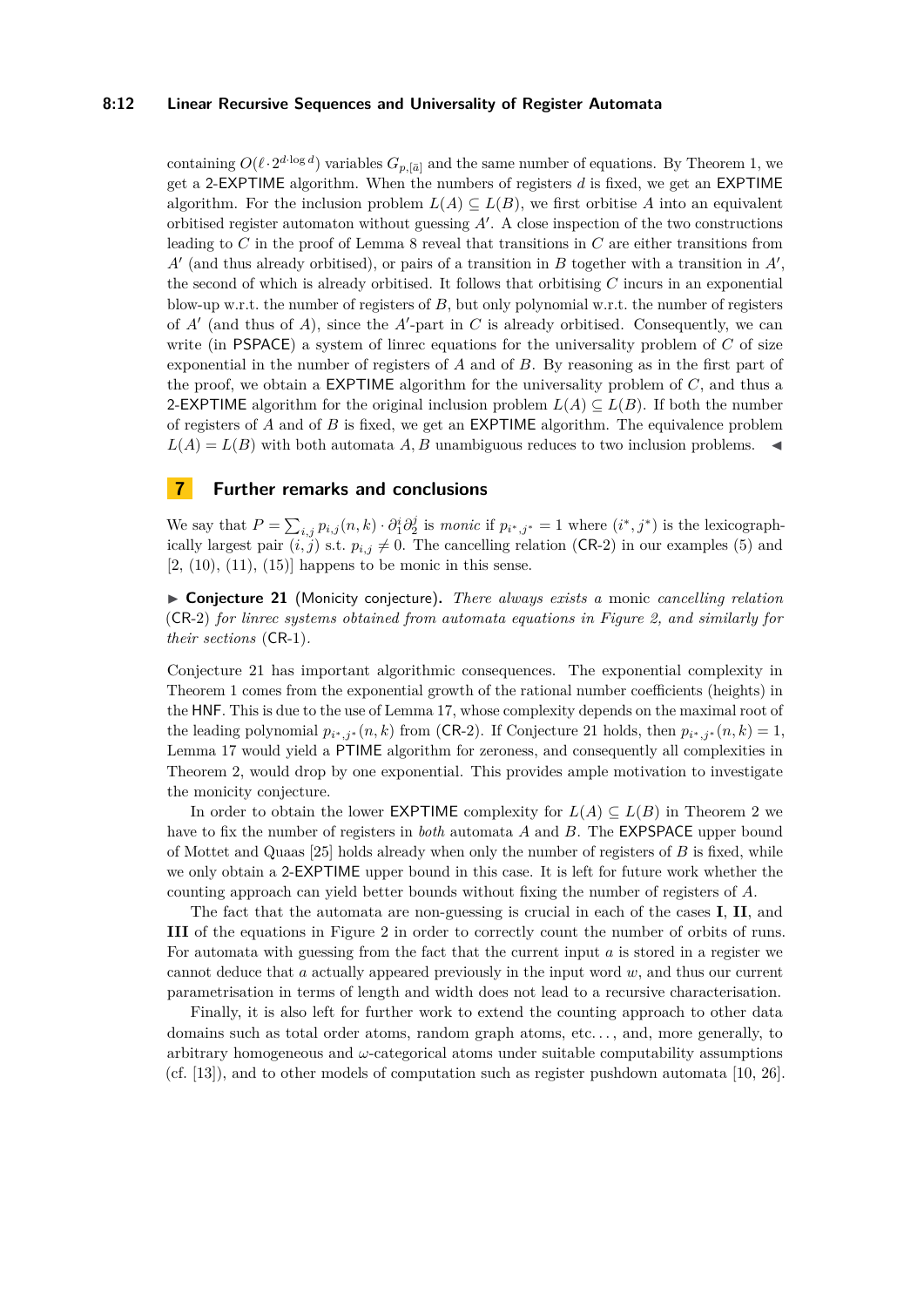#### **References**

- <span id="page-12-4"></span>**1** Christel Baier, Stefan Kiefer, Joachim Klein, Sascha Klüppelholz, David Müller, and James Worrell. Markov Chains and Unambiguous Büchi Automata. In Swarat Chaudhuri and Azadeh Farzan, editors, *Proc. of CAV'16*, pages 23–42, Cham, 2016. Springer International Publishing.
- <span id="page-12-0"></span>**2** Corentin Barloy and Lorenzo Clemente. Bidimensional linear recursive sequences and universality of unambiguous register automata. *arXiv e-prints*, January 2021. [arXiv:2101.01033](http://arxiv.org/abs/2101.01033).
- <span id="page-12-1"></span>**3** Mikołaj Bojańczyk. Slightly infinite sets, 2019. URL: [https://www.mimuw.edu.pl/~bojan/](https://www.mimuw.edu.pl/~bojan/paper/atom-book) [paper/atom-book](https://www.mimuw.edu.pl/~bojan/paper/atom-book).
- <span id="page-12-6"></span>**4** Alin Bostan, Arnaud Carayol, Florent Koechlin, and Cyril Nicaud. Weakly-Unambiguous Parikh Automata and Their Link to Holonomic Series. In Artur Czumaj, Anuj Dawar, and Emanuela Merelli, editors, *Proc. of ICALP'20*, volume 168 of *LIPIcs*, pages 114:1–114:16, Dagstuhl, Germany, 2020. Schloss Dagstuhl–Leibniz-Zentrum für Informatik.
- <span id="page-12-3"></span>**5** Nicolas Bousquet and Christof Löding. Equivalence and inclusion problem for strongly unambiguous büchi automata. In Adrian-Horia Dediu, Henning Fernau, and Carlos Martín-Vide, editors, *Proc. of LATA'10*, pages 118–129, Berlin, Heidelberg, 2010. Springer Berlin Heidelberg.
- <span id="page-12-11"></span>**6** Mireille Bousquet-Mélou. Algebraic generating functions in enumerative combinatorics and context-free languages. In Volker Diekert and Bruno Durand, editors, *Proc. of STACS'05*, pages 18–35, Berlin, Heidelberg, 2005. Springer Berlin Heidelberg.
- <span id="page-12-5"></span>**7** Michaël Cadilhac, Alain Finkel, and Pierre McKenzie. Unambiguous constrained automata. In Hsu-Chun Yen and Oscar H. Ibarra, editors, *Proc. of DLT'12*, volume 7410 of *LNCS*, pages 239–250. Springer Berlin Heidelberg, 2012.
- <span id="page-12-13"></span>**8** Michaël Cadilhac, Filip Mazowiecki, Charles Paperman, Michał Pilipczuk, and Géraud Sénizergues. On Polynomial Recursive Sequences. In Artur Czumaj, Anuj Dawar, and Emanuela Merelli, editors, *Proc. of ICALP'20*, volume 168 of *LIPIcs*, pages 117:1–117:17, Dagstuhl, Germany, 2020. Schloss Dagstuhl–Leibniz-Zentrum für Informatik.
- <span id="page-12-12"></span>**9** Peter J. Cameron. *Notes on Counting: An Introduction to Enumerative Combinatorics*. Australian Mathematical Society Lecture Series. Cambridge University Press, 1 edition, 2017.
- <span id="page-12-15"></span>**10** Edward Y. C. Cheng and Michael Kaminski. Context-free languages over infinite alphabets. *Acta Inf.*, 35(3):245–267, 1998.
- <span id="page-12-10"></span>**11** N. Chomsky and M. P. Schützenberger. The algebraic theory of context-free languages. In P. Braffort and D. Hirschberg, editors, *Computer Programming and Formal Systems*, volume 35 of *Studies in Logic and the Foundations of Mathematics*, pages 118–161. Elsevier, 1963.
- <span id="page-12-2"></span>**12** Lorenzo Clemente. On the complexity of the universality and inclusion problems for unambiguous context-free grammars. In Laurent Fribourg and Matthias Heizmann, editors, Proceedings 8th International Workshop on *Verification and Program Transformation* and 7th Workshop on *Horn Clauses for Verification and Synthesis,* Dublin, Ireland, 25-26th April 2020, volume 320 of *EPTCS*, pages 29–43. Open Publishing Association, 2020. [doi:10.4204/EPTCS.320.2](https://doi.org/10.4204/EPTCS.320.2).
- <span id="page-12-14"></span>**13** Lorenzo Clemente and Slawomir Lasota. Reachability analysis of first-order definable pushdown systems. In Stephan Kreutzer, editor, *Proc. of CSL'15*, volume 41 of *LIPIcs*, pages 244–259, Dagstuhl, 2015.
- <span id="page-12-8"></span>**14** Thomas Colcombet. Forms of Determinism for Automata (Invited Talk). In Christoph Dürr and Thomas Wilke, editors, *Proc. of STACS'12*, volume 14 of *LIPIcs*, pages 1–23, Dagstuhl, Germany, 2012. Schloss Dagstuhl–Leibniz-Zentrum fuer Informatik.
- <span id="page-12-9"></span>**15** Thomas Colcombet. Unambiguity in automata theory. In Jeffrey Shallit and Alexander Okhotin, editors, *Descriptional Complexity of Formal Systems*, pages 3–18, Cham, 2015. Springer International Publishing.
- <span id="page-12-7"></span>**16** Wojciech Czerwiński, Diego Figueira, and Piotr Hofman. Universality Problem for Unambiguous VASS. In Igor Konnov and Laura Kovács, editors, *Proc. of CONCUR'20*, volume 171 of *LIPIcs*, pages 36:1–36:15, Dagstuhl, Germany, 2020. Schloss Dagstuhl–Leibniz-Zentrum für Informatik.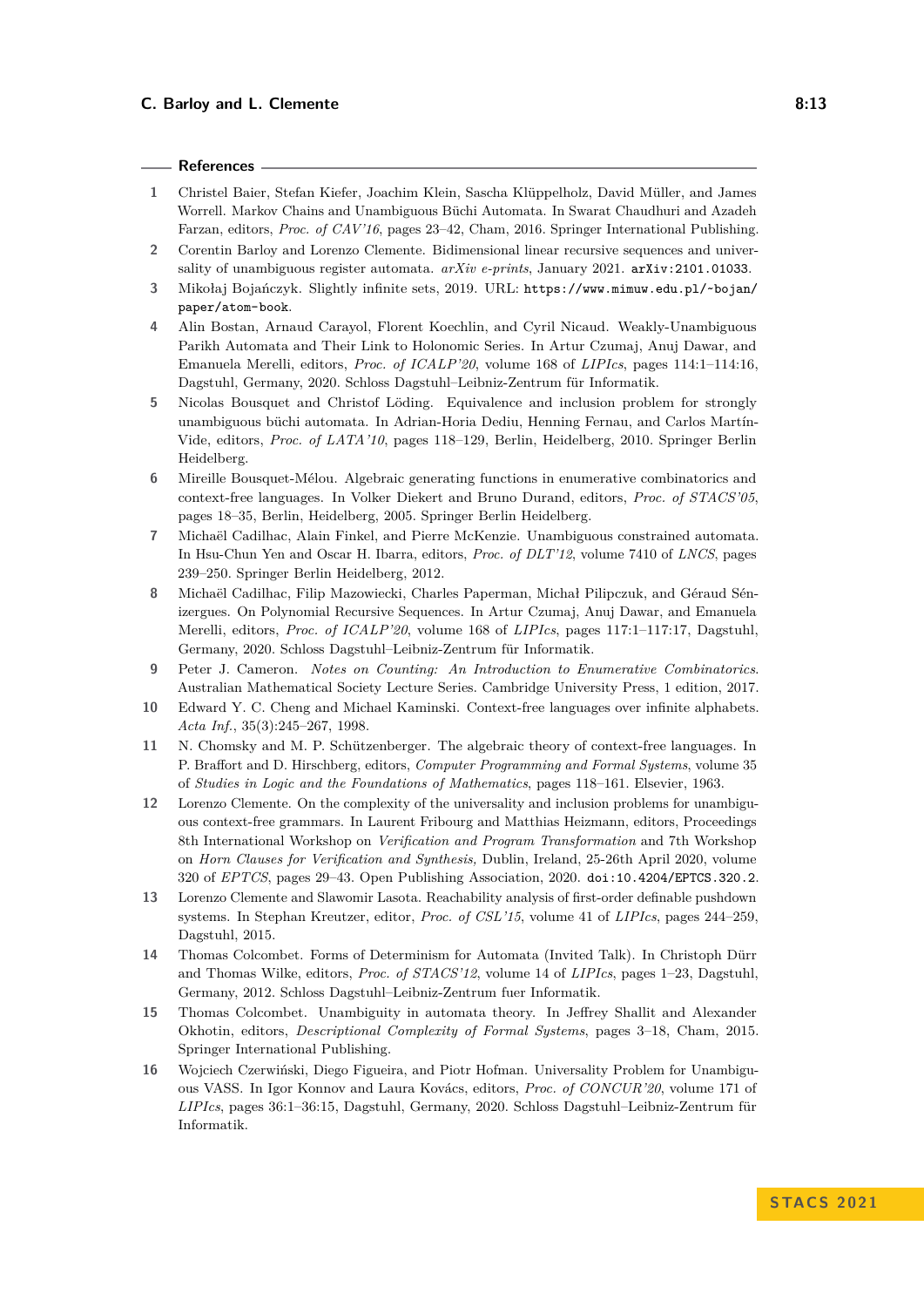#### **8:14 Linear Recursive Sequences and Universality of Register Automata**

- <span id="page-13-10"></span>**17** Laure Daviaud, Marcin Jurdzinski, Ranko Lazic, Filip Mazowiecki, Guillermo A. Pérez, and James Worrell. When is Containment Decidable for Probabilistic Automatal. In Ioannis Chatzigiannakis, Christos Kaklamanis, Dániel Marx, and Donald Sannella, editors, *Proc. of ICALP'18*, volume 107 of *LIPIcs*, pages 121:1–121:14, Dagstuhl, Germany, 2018. Schloss Dagstuhl–Leibniz-Zentrum fuer Informatik.
- <span id="page-13-5"></span>**18** Stéphane Demri and Ranko Lazić. LTL with the freeze quantifier and register automata. *ACM Trans. Comput. Logic*, 10(3):16:1–16:30, April 2009.
- <span id="page-13-17"></span>**19** Mark Giesbrecht and Myung Sub Kim. Computing the Hermite form of a matrix of Ore polynomials. *Journal of Algebra*, 376:341–362, 2013.
- <span id="page-13-6"></span>**20** John Hopcroft, Rajeev Motwani, and Jeffrey Ullman. *Introduction to Automata Theory, Languages, and Computation*. Addison-Wesley, 2000.
- <span id="page-13-0"></span>**21** Michael Kaminski and Nissim Francez. Finite-memory automata. *Theoretical Computer Science*, 134(2):329–363, 1994.
- <span id="page-13-4"></span>**22** Michael Kaminski and Daniel Zeitlin. Finite-memory automata with non-deterministic reassignment. *International Journal of Foundations of Computer Science*, 21(05):741–760, 2010.
- <span id="page-13-9"></span>**23** Werner Kuich. On the multiplicity equivalence problem for context-free grammars. In *Proceedings of the Colloquium in Honor of Arto Salomaa on Results and Trends in Theoretical Computer Science*, pages 232—-250, Berlin, Heidelberg, 1994. Springer-Verlag.
- <span id="page-13-1"></span>**24** Dugald Macpherson. A survey of homogeneous structures. *Discrete Math.*, 311(15):1599–1634, August 2011.
- <span id="page-13-13"></span>**25** Antoine Mottet and Karin Quaas. The containment problem for unambiguous register automata and unambiguous timed automata. *Theory of Computing Systems*, 2020. [doi:](https://doi.org/10.1007/s00224-020-09997-2) [10.1007/s00224-020-09997-2](https://doi.org/10.1007/s00224-020-09997-2).
- <span id="page-13-19"></span>**26** A.S. Murawski, S.J. Ramsay, and N. Tzevelekos. Reachability in pushdown register automata. *Journal of Computer and System Sciences*, 87:58–83, 2017.
- <span id="page-13-2"></span>**27** Frank Neven, Thomas Schwentick, and Victor Vianu. Finite state machines for strings over infinite alphabets. *ACM Trans. Comput. Logic*, 5(3):403—-435, July 2004.
- <span id="page-13-18"></span>**28** Oystein Ore. Linear equations in non-commutative fields. *Annals of Mathematics*, 32(3):463– 477, 1931. URL: <http://www.jstor.org/stable/1968245>.
- <span id="page-13-16"></span>**29** Oystein Ore. Theory of non-commutative polynomials. *Annals of Mathematics*, 34(3):480–508, 1933. URL: <http://www.jstor.org/stable/1968173>.
- <span id="page-13-14"></span>**30** Mikhail Raskin. A Superpolynomial Lower Bound for the Size of Non-Deterministic Complement of an Unambiguous Automaton. In Ioannis Chatzigiannakis, Christos Kaklamanis, Dániel Marx, and Donald Sannella, editors, *Proc. of ICALP'18*, volume 107 of *LIPIcs*, pages 138:1–138:11, Dagstuhl, Germany, 2018. Schloss Dagstuhl–Leibniz-Zentrum fuer Informatik.
- <span id="page-13-7"></span>**31** Arto Salomaa and Marti Soittola. *Automata-theoretic aspects of formal power series*. Texts and Monographs in Computer Science. Springer, 1978.
- <span id="page-13-15"></span>**32** James Schmerl. A decidable  $\aleph_0$ -categorical theory with a non-recursive Ryll-Nardzewski function. *Fundamenta Mathematicae*, 98(2):121–125, 1978.
- <span id="page-13-3"></span>**33** Luc Segoufin. Automata and logics for words and trees over an infinite alphabet. In Zoltán Ésik, editor, *Computer Science Logic*, volume 4207 of *LNCS*, pages 41–57. Springer Berlin Heidelberg, 2006.
- <span id="page-13-8"></span>**34** Géraud Sénizergues. The equivalence problem for deterministic pushdown automata is decidable. In Pierpaolo Degano, Roberto Gorrieri, and Alberto Marchetti-Spaccamela, editors, *Proc. of ICALP'97*, pages 671–681, Berlin, Heidelberg, 1997. Springer Berlin Heidelberg.
- <span id="page-13-12"></span>**35** Richard P. Stanley. Differentiably finite power series. *European Journal of Combinatorics*, 1(2):175–188, 1980.
- <span id="page-13-11"></span>**36** Richard P. Stanley. *Enumerative Combinatorics*. The Wadsworth & Brooks/Cole Mathematics Series 1. Springer, 1 edition, 1986.